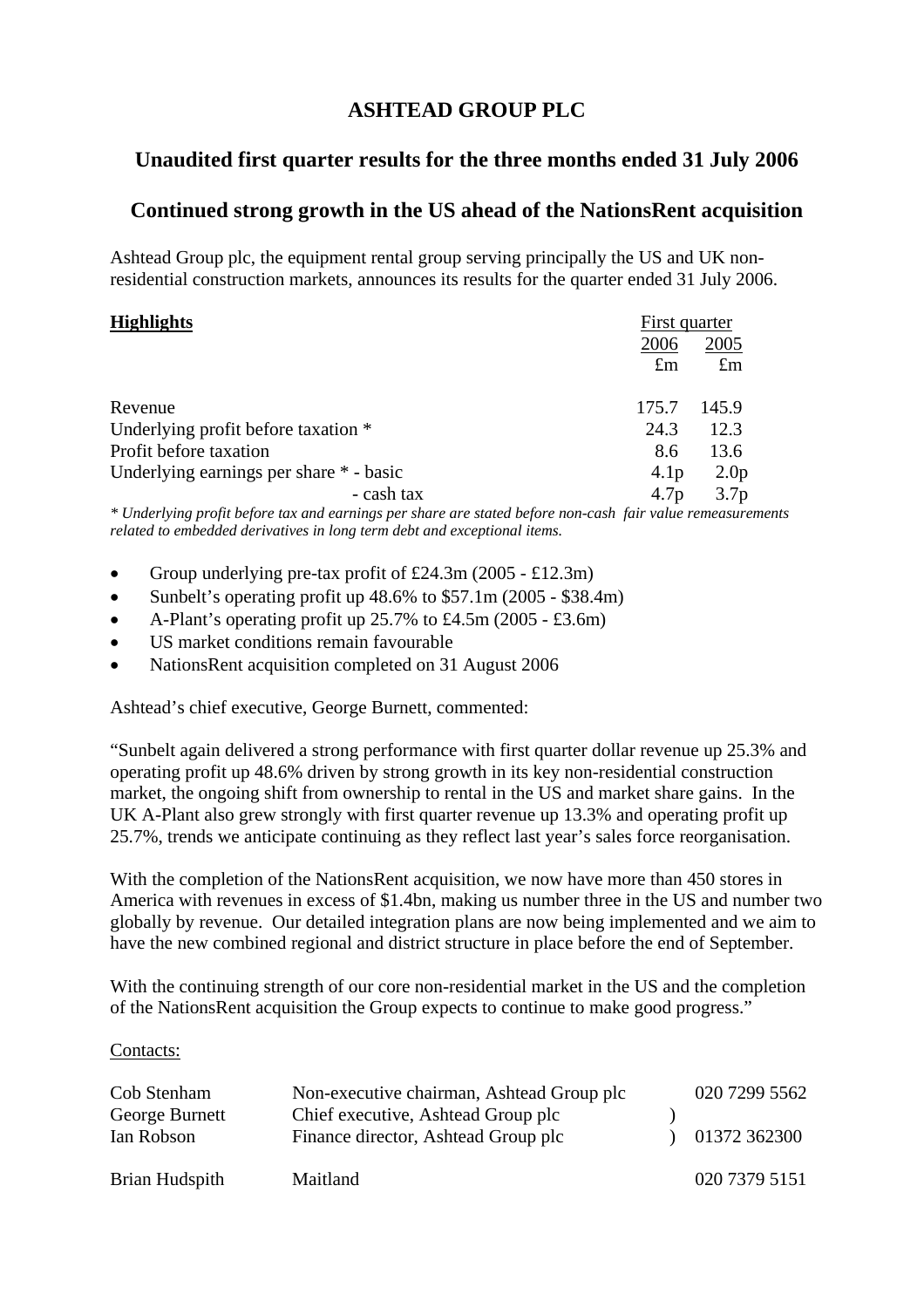## **PRESS RELEASE**

### **Overview**

The Group's strong performance continued in the first quarter with revenue up 20.5% to £175.7m and underlying pre-tax profit of £24.3m, nearly twice last year's £12.3m. Sunbelt again delivered a good performance with first quarter dollar revenue up 25.3% reflecting strong growth in its key non-residential construction market, increasing market share and the continuing shift from ownership to rental in the US. Sunbelt's operating profit grew 48.6% in the quarter. The improvements in A-Plant's performance, following last year's reorganisation of its sales force, continued and Ashtead Technology also exceeded significantly last year's first quarter performance.

After a non-cash charge of £15.4m in respect of fair value remeasurements of embedded derivatives in long term debt and £0.3m of exceptional post acquisition integration expenses, the profit before tax was £8.6m (2005 - £13.6m).

First quarter underlying earnings per share more than doubled to 4.1p (2005 - 2.0p) whilst basic earnings per share after exceptional items and fair value remeasurements related to embedded derivatives in long term debt were 0.2p (2005 – 2.4p). Underlying earnings per share on a cash tax basis were 4.7p (2005 - 3.7p).

|                              |              |              |       |             | Underlying  |             |  |
|------------------------------|--------------|--------------|-------|-------------|-------------|-------------|--|
|                              |              | Revenue      |       | EBITDA*     |             | Profit      |  |
|                              | 2006         | 2005         | 2006  | 2005        | 2006        | 2005        |  |
| Sunbelt in \$m               | 234.0        | <u>186.8</u> | 93.2  | 68.9        | <u>57.1</u> | <u>38.4</u> |  |
| Sunbelt in £m                | 126.3        | 103.3        | 50.3  | 38.1        | 30.8        | 21.2        |  |
| A-Plant                      | 43.9         | 38.8         | 13.9  | 12.5        | 4.5         | 3.6         |  |
| <b>Ashtead Technology</b>    | 5.5          | 3.8          | 2.4   | 1.9         | 1.3         | 1.0         |  |
| Group central costs          |              |              | (1.6) | (1.4)       | (1.6)       | (1.4)       |  |
|                              | <u>175.7</u> | <u>145.9</u> | 65.0  | <u>51.1</u> | 35.0        | 24.4        |  |
| Net financing costs          |              |              |       |             | (10.7)      | (12.1)      |  |
| Underlying profit before tax |              |              |       |             | <u>24.3</u> | <u>12.3</u> |  |

 $T$  Underlying  $T$ 

#### Review of first quarter trading

\* In 2006 before exceptional items

In 2005 share based remuneration costs previously treated as central items have been reallocated to operating segments in order to be consistent with the treatment of these costs in 2006

Reflecting the Group's operational gearing, the 20.5% revenue increase produced a 27.2% increase in EBITDA to £65.0m and a 43.5% increase in operating profit to £35.0m (in each case before exceptional items of £0.3m). Measured at constant rates of exchange, revenue grew 22.5%, EBITDA grew 29.5% and operating profit rose 46.5%. These improvements were reflected in the Group's margins. EBITDA margins grew from 35.0% to 37.0% and operating margins rose from 16.7% to 19.9%. Group return on investment\*\* (measured on a last twelve months basis) rose from 13.6% a year ago to 18.9% at 31 July 2006.

\*\* Underlying operating profit divided by LTM average net tangible assets before deferred tax.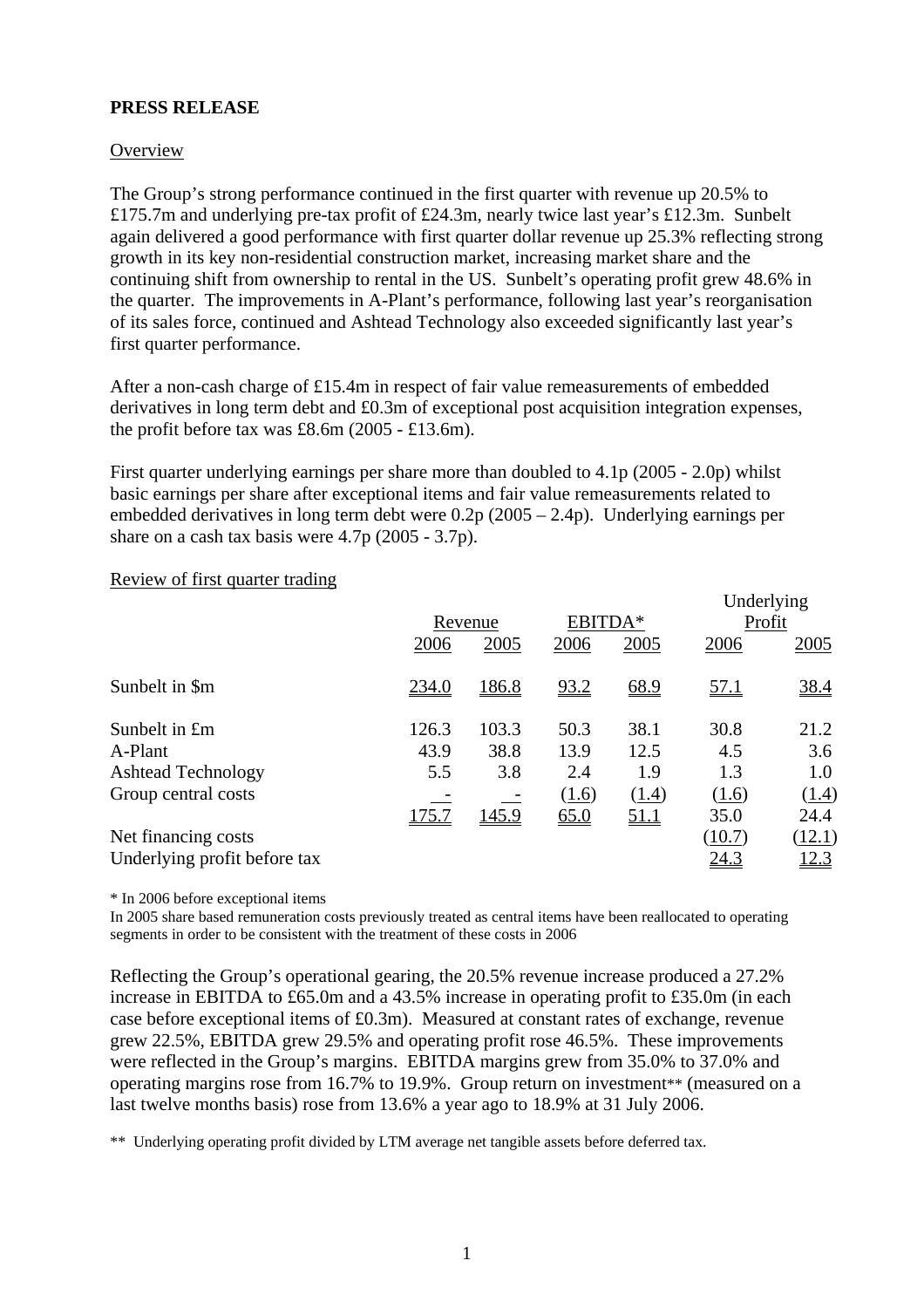## *Sunbelt*

In the quarter to 31 July 2006 revenue grew 25.3% to \$234.0m reflecting growth of approximately 7% in rental rates and a 17% increase in the average fleet size. Average first quarter utilisation increased slightly from approximately 70% to 71%. Revenue growth continued to be broadly based with all regions and major product areas trading ahead of last year. Organic growth was strong with an increase in same store revenues for the period of 21.3%.

Sunbelt's revenue improvement reflected market share gains and growth in non-residential construction activity, up 15.8% in the 12 months to end July according to figures published by the US Department of Commerce, as well as the continued shift from ownership to rental. Sunbelt's operating profit was up 48.6% in the first quarter from \$38.4m to \$57.1m, representing a margin of 24.4% (2005 - 20.6%). Last year's acquisitions continue to perform well. Sunbelt continued its investment programme to enable it to take advantage of the strong market conditions in the US with \$123.7m invested in its rental fleet in the quarter (2005 - \$64.8m).

## *A-Plant*

A-Plant continued its recent improvement with revenue growing by 13.3% to £43.9m. This was achieved from a fleet which on average was approximately 4% larger than last year. Average first quarter utilisation increased strongly from approximately 64% to 69%. Rental rates remained broadly similar to those of Q4 2006 but were approximately 3% below the first quarter of last year. A-Plant's revenue improvement reflected a good UK construction market and market share gains. First quarter operating profit grew 25.7% to £4.5m (2005 - £3.6m), representing a margin of 10.2% (2005 - 9.2%).

## *Ashtead Technology*

Ashtead Technology achieved strong growth in first quarter revenues which rose 43.5% from £3.8m to £5.5m, reflecting principally increased offshore exploration and construction activity. Operating profit rose 29.7% from £1.0m to £1.3m.

#### Capital expenditure and net debt

In light of the strong US market conditions and the improvements in A-Plant, the Group invested significantly for growth at the start of the seasonally strong summer period. Capital expenditure for the quarter was £110.5m of which £100.4m was on the rental fleet (2005 - £61.5m in total). £70.1m of the fleet expenditure was for growth with the remainder being spent to replace existing equipment. First quarter disposal proceeds were £11.7m (2005 - £10.9m) generating a profit on disposal of £2.2m (2005 - £2.2m).

Net debt at 31 July 2006 was £499.3m, an increase of £5.7m since 30 April 2006 reflecting seasonal trends but a reduction of £19.2m since 31 July 2005. At constant exchange rates the increase since year end was £11.4m. The ratio of net debt to EBITDA reduced to 2.1 times.

## The NationsRent acquisition

## *Operational integration*

The NationsRent acquisition was completed on 31 August 2006. Following announcement of the acquisition in mid July we developed detailed plans for the integration of NationsRent.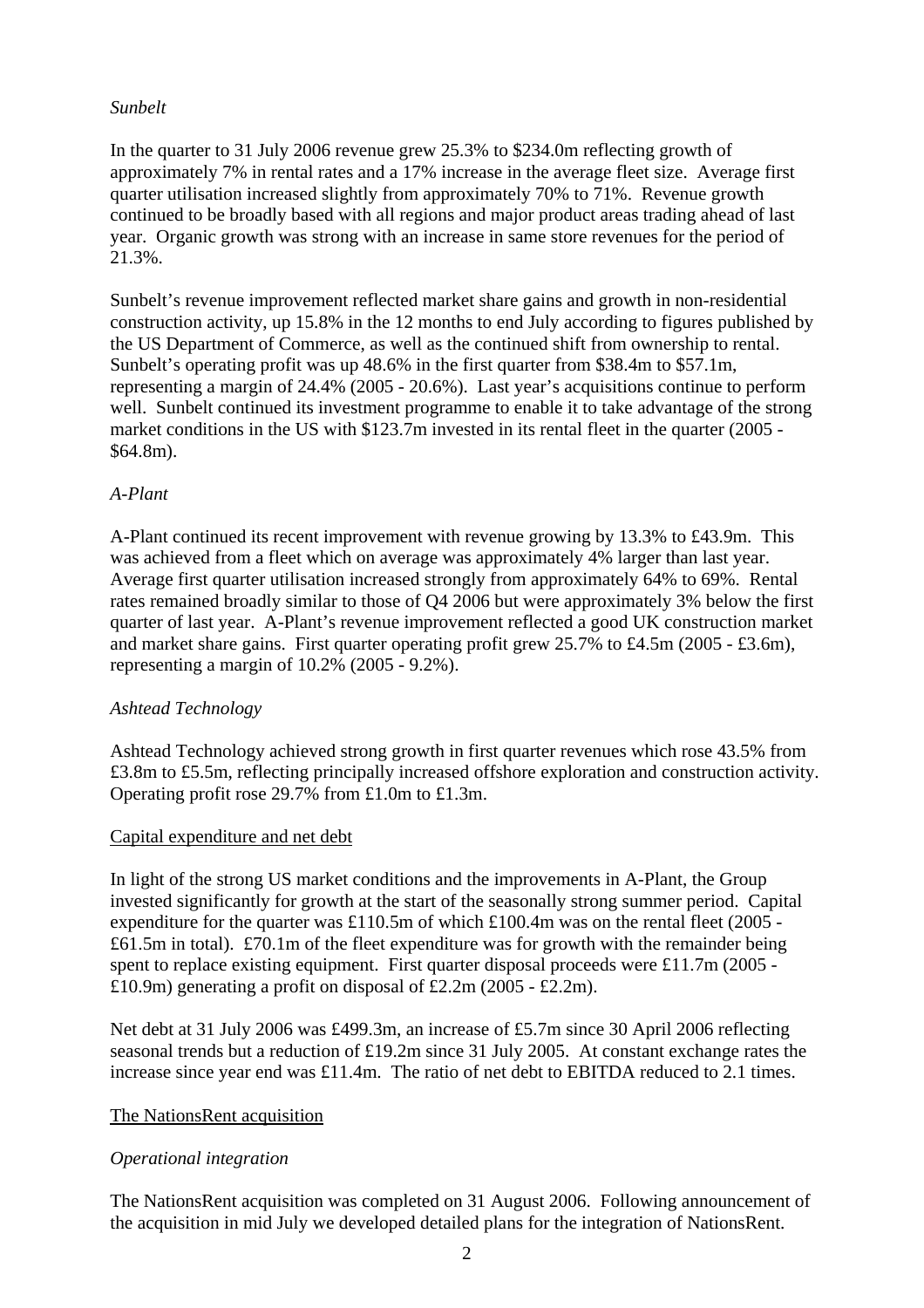Prior to closing NationsRent's store managers and sales staff were briefed on Sunbelt's operating methods, sales techniques and incentives and, now that the acquisition has closed, the new combined regional and district structure will be implemented during September. Execution of the detailed integration plan to combine the two back office functions and deliver the integration cost savings has also begun.

## *Financing*

The acquisition was financed through the £152m rights issue and through debt. Existing share holders subscribed for 96.2% of their rights and the balance was successfully placed in the market on 29 August. In relation to the debt, \$550m of new ten year second priority senior notes were raised carrying an interest rate of 9% per annum and a new five year \$1.75bn first priority asset-based bank loan was arranged. The new asset-based facility carries an initial interest rate of LIBOR plus 175bp and is on substantially similar terms to the Group's existing \$800m asset-based facility which was repaid at closing.

On closing of the acquisition on 31 August the enlarged Group had pro-forma debt of approximately £990m comprising approximately £546m under the asset based senior credit facility, \$250m of 8.625% 2015 notes, \$550m of 9% 2016 notes and approximately £23m of finance lease indebtedness. Availability under the new asset based facility was approximately \$430m, substantially in excess of the \$125m level above which the facility effectively carries no quarterly financial performance covenants. At the same date the weighted average maturity of the Group's debt facilities was 7 years with the earliest significant maturity being in August 2011. The weighted average interest cost of these facilities (including non-cash amortisation of deferred debt raising costs) is approximately 8%, most of which is tax deductible in the US where the tax rate is 39%.

The ratio of pro-forma debt to EBITDA at closing (based on Ashtead's LTM EBITDA through 31 July 2006 of £238.6m combined with NationsRent's LTM EBITDA less gains through June 2006 and the pro-forma £20m of central overhead savings, a combined total pro-forma LTM EBITDA of £331.9m) was 3.0 times. The Board considers that these facilities and the rights issue funding provide the Group with an appropriate balance sheet structure to deliver the integration and the future development of the enlarged Group.

#### **Outlook**

Our core market in the  $US -$  non-residential construction  $-$  is forecast to continue its recent growth, with demand for our services also being supported by the continuing structural shift from ownership to rental. The completion of the NationsRent acquisition strengthens our position in this growing market. Consequently the Board expects the Group to continue to make good progress.

- o0o -

George Burnett (chief executive), Ian Robson (finance director) and Geoff Drabble (chief executive designate) will host a presentation to equity analysts at 9.30 am today at the offices of JPMorgan Cazenove at 20 Moorgate and a conference call for bondholders at 3.00pm this afternoon (10.00am Eastern Standard Time). A simultaneous webcast of the equity analysts' presentation will be available through the Company's website, [www.ashtead-group.com](http://www.ashtead-group.com/) and there will also be a recorded playback available from shortly after the presentation concludes.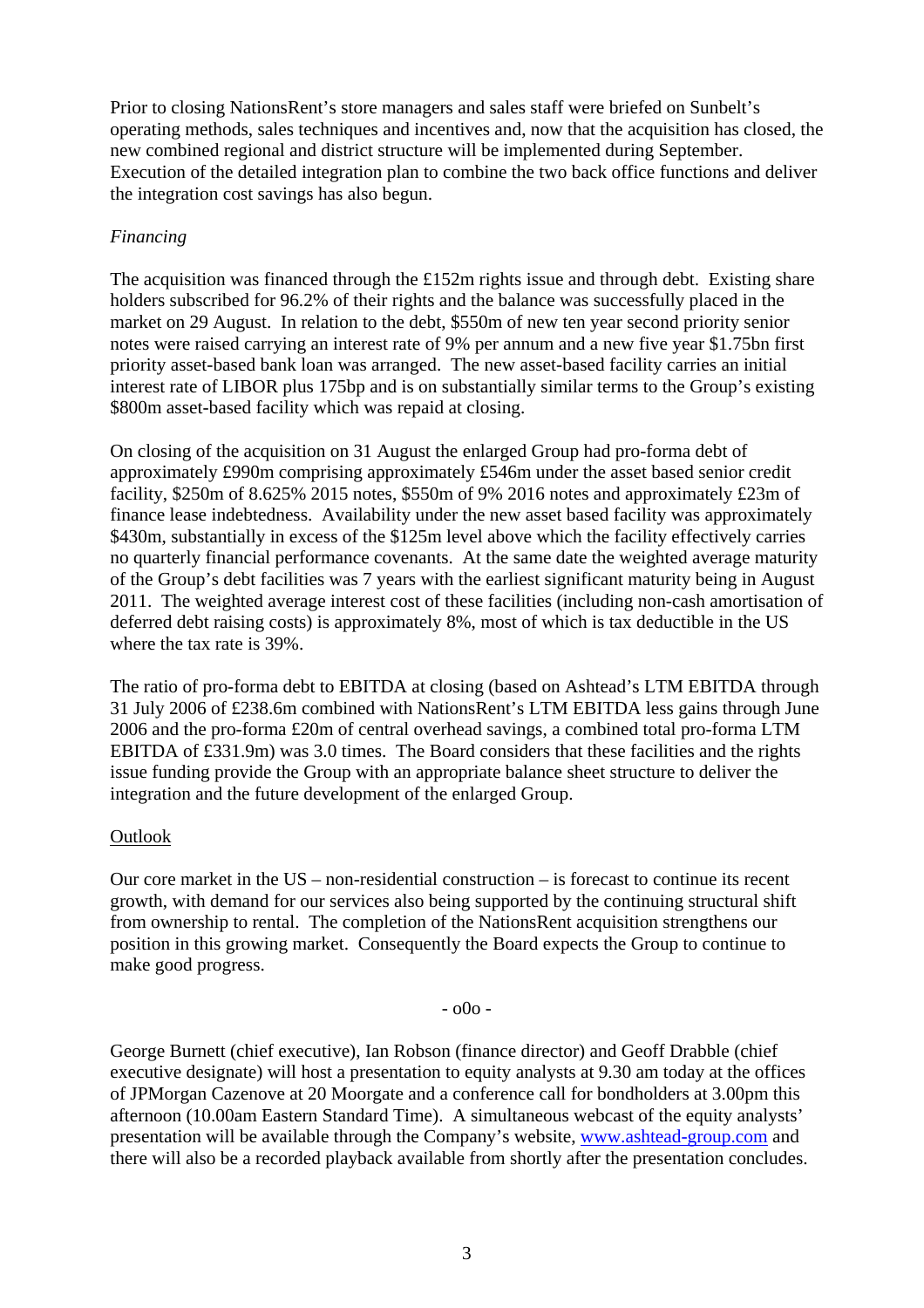## **CONSOLIDATED INCOME STATEMENT**

|                                                           |                         |             | Audited      |
|-----------------------------------------------------------|-------------------------|-------------|--------------|
|                                                           | Unaudited               |             | Year to      |
|                                                           | Three months to 31 July |             | 30 April     |
|                                                           | 2006                    | 2005        | 2006         |
|                                                           | $\pounds$ m             | $\pounds$ m | $\pounds$ m  |
|                                                           |                         | (restated)  |              |
| <b>Revenue</b>                                            | 175.7                   | 145.9       | 638.0        |
| <b>Staff</b> costs                                        | (53.3)                  | (47.4)      | (200.7)      |
| Other operating costs                                     | (59.9)                  | (49.6)      | (223.3)      |
| Other income                                              | 2.2                     | <u>2.2</u>  | 24.1         |
| <b>EBITDA*</b>                                            | 64.7                    | 51.1        | 238.1        |
| Depreciation                                              | (30.0)                  | (26.7)      | (113.6)      |
| <b>Operating profit</b>                                   | 34.7                    | 24.4        | 124.5        |
| Investment income                                         | 1.0                     | 2.0         | 10.5         |
| Interest expense                                          | (27.1)                  | (12.8)      | (53.3)       |
| Profit on ordinary activities before taxation             | 8.6                     | 13.6        | 81.7         |
| <b>Underlying profit before taxation</b>                  | 24.3                    | 12.3        | 67.5         |
| Exceptional items and fair value remeasurements           |                         |             |              |
| related to embedded derivatives in long term debt         | (15.7)                  | <u>1.3</u>  | 14.2         |
| Profit on ordinary activities before taxation             | 8.6                     | 13.6        | 81.7         |
| <b>Taxation:</b>                                          |                         |             |              |
| - current                                                 | (5.4)                   | (0.4)       | (5.5)        |
| - deferred                                                | (2.2)                   | (5.5)       | (20.6)       |
|                                                           | (7.6)                   | (5.9)       | (26.1)       |
| Profit attributable to equity shareholders of the company | <u>1.0</u>              | <u>7.7</u>  | 55.6         |
| <b>Basic earnings per share</b>                           | 0.2p                    | 2.4p        | <u>14.7p</u> |
| Diluted earnings per share                                | 0.2p                    | 2.4p        | <u>14.4p</u> |

\* EBITDA is presented here as an additional performance measure as it is commonly used by investors and lenders.

All results are from continuing operations.

## **CONSOLIDATED STATEMENT OF RECOGNISED INCOME AND EXPENSE**

| £m    | $\pounds$ m | $\pounds$ m |
|-------|-------------|-------------|
|       | (restated)  |             |
|       | 77          | 55.6        |
|       |             | 0.2         |
|       | 0.8         |             |
| (4. F | 20.3        | 15.4        |
| (3.1) | 28.8        | 71.2        |
|       |             |             |

# **CONSOLIDATED MOVEMENTS IN EQUITY SHAREHOLDERS' FUNDS**

|                                                       | $\pounds$ m  | $\pounds$ m  | $\pounds$ m |
|-------------------------------------------------------|--------------|--------------|-------------|
|                                                       |              | (restated)   |             |
| Total recognised income and expense for the period    | (3.1)        | 28.8         | 71.2        |
| Issue of ordinary shares, net of expenses             | 0.6          | 0.3          | 70.9        |
| Dividends paid                                        |              |              | (2.0)       |
| Credit in respect of share based payments             | 0.3          | 0.1          | 1.3         |
| Own shares acquired by ESOT                           | (2.5)        |              | (2.8)       |
| Net (decrease)/increase in equity shareholders' funds | (4.7)        | 29.2         | 138.6       |
| Opening equity shareholders' funds                    | 258.3        | 119.7        | 119.7       |
| Closing equity shareholders' funds                    | <u>253.6</u> | <u>148.9</u> | 258.3       |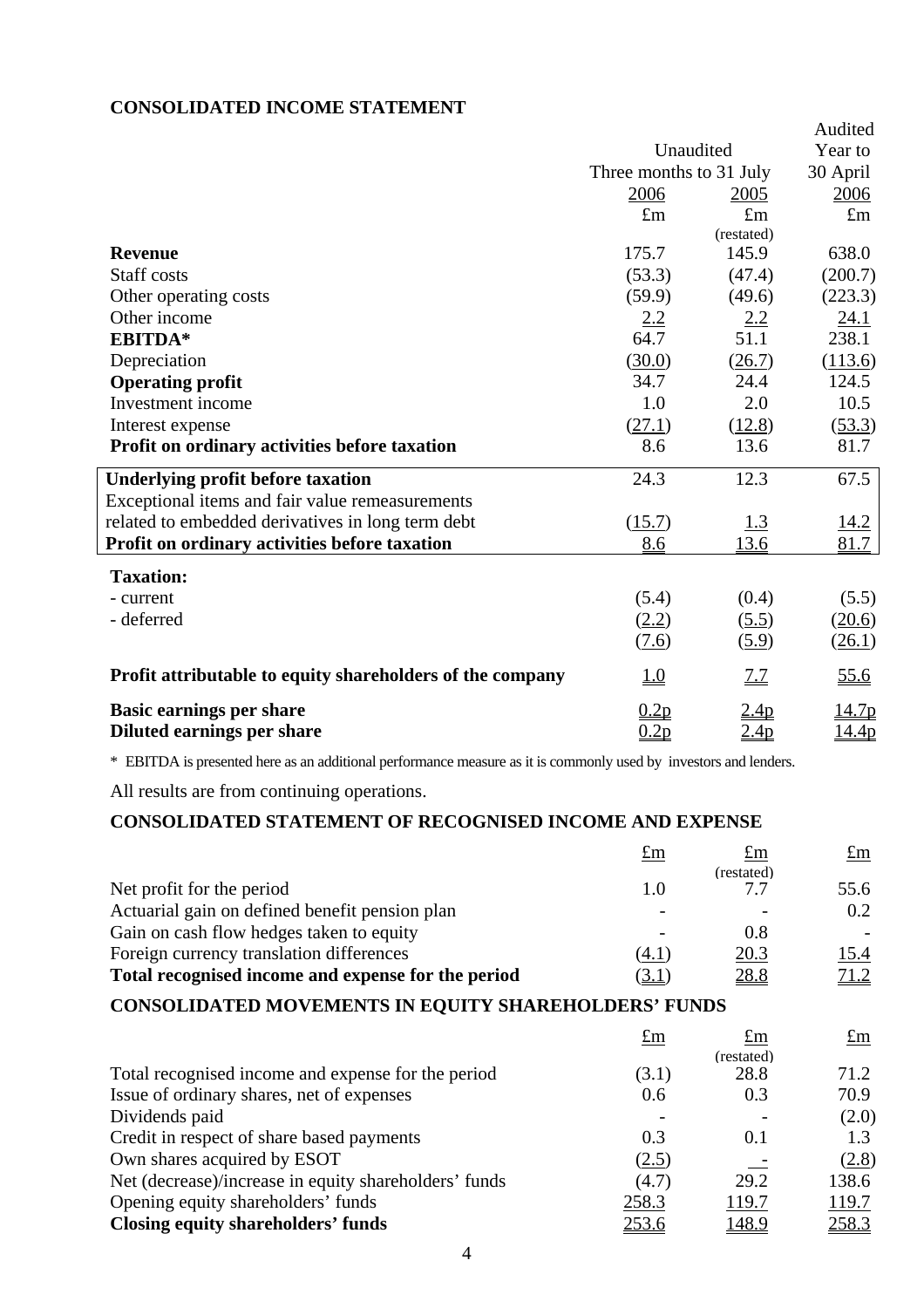# **CONSOLIDATED BALANCE SHEET**

|                                                     | Unaudited    |                           | Audited      |  |
|-----------------------------------------------------|--------------|---------------------------|--------------|--|
|                                                     |              | 31 July                   | 30 April     |  |
|                                                     | <u>2006</u>  | 2005                      | <u>2006</u>  |  |
|                                                     | $\pounds$ m  | $\pounds$ m<br>(restated) | $\pounds$ m  |  |
|                                                     |              |                           |              |  |
| <b>Current assets</b><br>Inventories                | 14.0         | 14.9                      | 12.7         |  |
| Trade and other receivables                         | 116.6        | 103.1                     | 110.4        |  |
| Cash and cash equivalents                           | <u>1.1</u>   |                           | <u>1.0</u>   |  |
|                                                     | <u>131.7</u> | <u>1.2</u><br>119.2       | 124.1        |  |
| <b>Non-current assets</b>                           |              |                           |              |  |
| Property, plant and equipment                       |              |                           |              |  |
| - rental equipment                                  | 615.2        | 496.2                     | 559.9        |  |
| - other assets                                      | 90.7         | 88.9                      | 86.8         |  |
|                                                     | 705.9        | 585.1                     | 646.7        |  |
| Intangible assets - goodwill                        | 145.1        | 127.8                     | 149.0        |  |
| Deferred tax asset                                  | 3.3          |                           | 2.9          |  |
| Other financial assets – derivatives                |              | 11.1                      | 15.4         |  |
| Defined benefit pension fund surplus                | <u>1.9</u>   |                           | 1.7          |  |
|                                                     | 856.2        | 724.0                     | 815.7        |  |
| Non-current assets held for sale                    |              | 9.5                       |              |  |
| <b>Total assets</b>                                 | 987.9        | 852.7                     | 939.8        |  |
| <b>Current liabilities</b>                          |              |                           |              |  |
| Trade and other payables                            | 143.1        | 99.2                      | 99.1         |  |
| <b>Current tax liabilities</b>                      | 4.8          | 1.0                       | 3.3          |  |
| Debt due in less than one year                      | 10.1         | 13.2                      | 10.6         |  |
| Provisions                                          | 6.7          | 8.5                       | 7.0          |  |
|                                                     | 164.7        | <u>121.9</u>              | 120.0        |  |
| <b>Non-current liabilities</b>                      |              |                           |              |  |
| Other payables                                      |              | 7.9                       |              |  |
| Debt due in more than one year                      | 490.3        | 506.5                     | 484.0        |  |
| Provisions                                          | 12.2         | 8.1                       | 11.3         |  |
| Defined benefit pension fund deficit                |              | 16.1                      |              |  |
| Deferred taxation                                   | 67.1         | 43.3                      | 66.2         |  |
|                                                     | 569.6        | 581.9                     | <u>561.5</u> |  |
| <b>Total liabilities</b>                            | <u>734.3</u> | <u>703.8</u>              | 681.5        |  |
| <b>Equity shareholders' funds</b>                   |              |                           |              |  |
| Share capital                                       | 40.6         | 32.7                      | 40.4         |  |
| Share premium account                               | 3.6          | 101.0                     | 3.2          |  |
| Non-distributable reserve                           | 90.7         |                           | 90.7         |  |
| Equity element of convertible loan note             |              | 24.3                      |              |  |
| Own shares held in treasury through the ESOT        | (6.7)        | (1.6)                     | (4.2)        |  |
| Cumulative foreign exchange translation differences | (21.3)       | (12.3)                    | (17.2)       |  |
| Distributable reserves                              | 146.7        | <u>4.8</u>                | <u>145.4</u> |  |
| <b>Total equity shareholders' funds</b>             | 253.6        | <u>148.9</u>              | <u>258.3</u> |  |
| Total liabilities and equity shareholders' funds    | <u>987.9</u> | 852.7                     | 939.8        |  |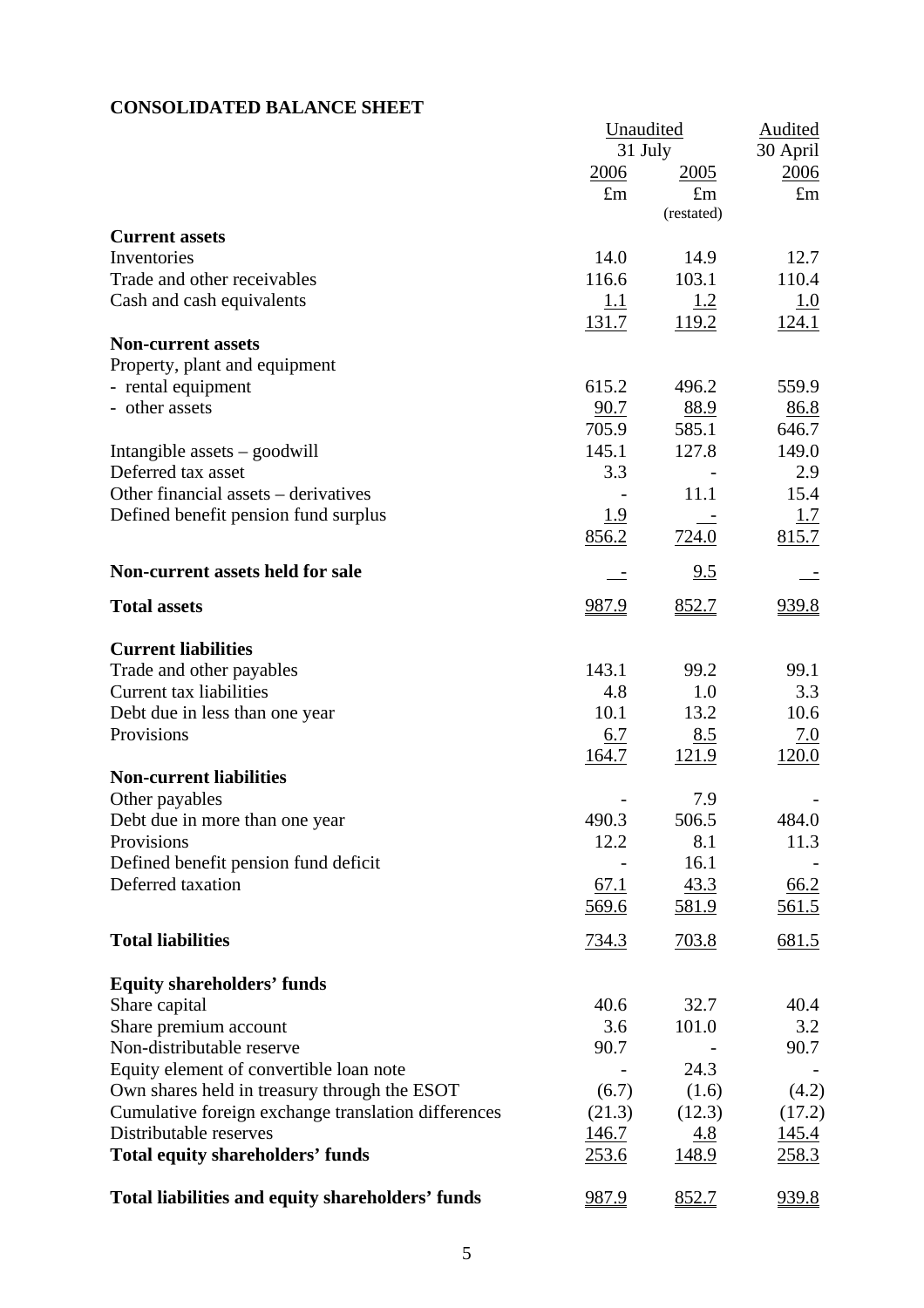# **CONSOLIDATED CASH FLOW STATEMENT**

|                                                              | Unaudited       |             | Audited     |
|--------------------------------------------------------------|-----------------|-------------|-------------|
|                                                              | Three months to |             | Year to     |
|                                                              |                 | 31 July     | 30 April    |
|                                                              | 2006            | 2005        | 2006        |
|                                                              | $\pounds$ m     | $\pounds$ m | $\pounds$ m |
| <b>Cash flows from operating activities</b>                  |                 |             |             |
| Cash generated from operations before exceptional items      | 57.7            | 38.3        | 215.2       |
| <b>Exceptional</b> items                                     | (0.3)           |             | 11.1        |
| Pension payment                                              | $\frac{1}{2}$   |             | (17.1)      |
| Cash generated from operations                               | 57.4            | 38.3        | 209.2       |
| Financing costs paid (excluding exceptional financing costs) | (9.4)           | (11.2)      | (38.7)      |
| Exceptional financing costs paid                             |                 |             | (13.3)      |
| Tax paid                                                     | (3.7)           | (0.1)       | (2.8)       |
| Net cash from operating activities                           | 44.3            | 27.0        | 154.4       |
| <b>Cash flows from investing activities</b>                  |                 |             |             |
| Acquisition of businesses                                    |                 | (2.0)       | (57.0)      |
| Disposal of businesses                                       |                 |             | 12.8        |
| Purchase of property, plant and equipment                    | (70.3)          | (51.8)      | (229.3)     |
| Proceeds on sale of property, plant and equipment            | 13.7            | 10.8        | 50.4        |
| Net cash used in investing activities                        | (56.6)          | (43.0)      | (223.1)     |
| <b>Cash flows from financing activities</b>                  |                 |             |             |
| Drawdown of loans                                            | 31.7            | 27.7        | 257.5       |
| Redemption of loans                                          | (15.0)          | (9.6)       | (244.0)     |
| Capital element of finance lease payments                    | (2.4)           | (3.3)       | (12.1)      |
| Purchase of own shares by the ESOT                           | (2.5)           |             | (2.8)       |
| Dividends paid                                               |                 |             | (2.0)       |
| Proceeds from issue of ordinary shares                       | 0.6             | 0.3         | 70.9        |
| Net cash from financing activities                           | <u>12.4</u>     | <u>15.1</u> | 67.5        |
| Increase/(decrease) in cash and cash equivalents             | 0.1             | (0.9)       | (1.2)       |
| Opening cash and cash equivalents                            | 1.0             | 2.1         | 2.1         |
| Effect of exchange rate changes                              |                 |             | 0.1         |
| Closing cash and cash equivalents                            | 1.1             | 1.2         | 1.0         |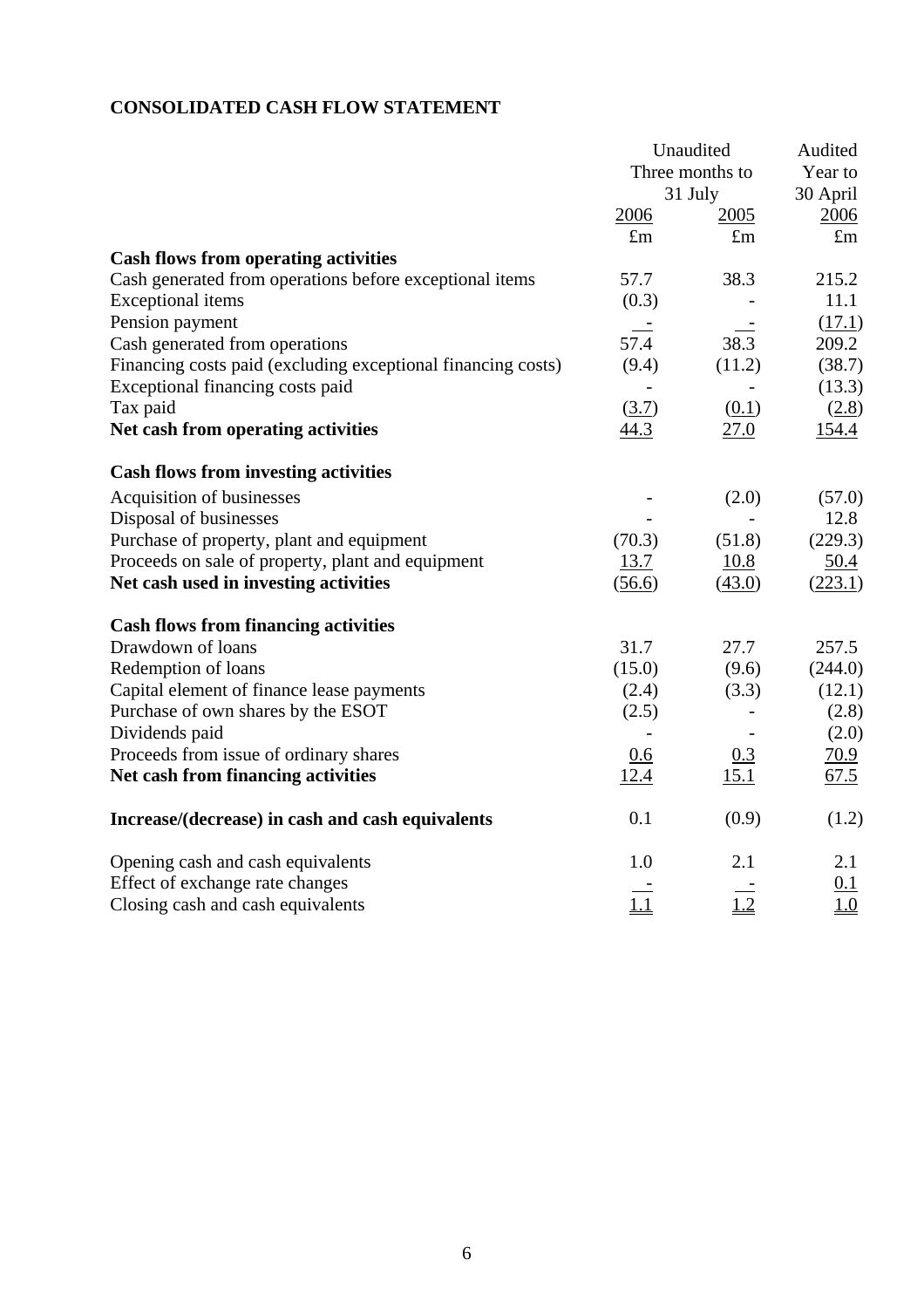### 1. Basis of preparation

The financial statements for the three months ended 31 July 2006 were approved by the directors on 4 September 2006.

They have been prepared in accordance with relevant International Financial Reporting Standards ('IFRS') and the accounting policies set out Group's Annual Report and Accounts for the year ended 30 April 2006. They are unaudited and do not constitute statutory accounts within the meaning of Section 240 of the Companies Act 1985.

The statutory accounts for the year ended 30 April 2006 were prepared in accordance with relevant IFRS and have been mailed to shareholders and filed with the Registrar of Companies. The auditors' report on those accounts was unqualified and did not contain a statement under section 237 of the Companies Act 1985.

The 2005 comparatives have been restated to include the fair value of embedded derivatives included within our long term debt instruments in accordance with IAS 39. This increased investment income by £1.3m and total assets by £11.1m in the three months ended and as at 31 July 2005. In addition, the comparative figures for operating profit for Sunbelt Rentals, A-Plant, Technology and Corporate in note 2 have been restated to include share based remuneration costs within the operating segment results. In 2005 these costs were included within Corporate.

The exchange rates used in respect of the US dollar are:

|                                       | <u> 2006</u> | <u>2005</u> |  |
|---------------------------------------|--------------|-------------|--|
| Average for the quarter ended 31 July | 1.8522       | 1.8085      |  |
| Period end rate                       | 1.8671       | 1.7606      |  |

#### 2. Segmental analysis

|                         |               | Operating          |             |              |                   |
|-------------------------|---------------|--------------------|-------------|--------------|-------------------|
|                         |               | profit before      | Exceptional | Operating    | Capital           |
| Three months to 31 July | Revenue       | exceptionals *     | items       | profit $*$   | expenditure       |
|                         | $\pounds$ m   | $\pounds$ m        | $\pounds$ m | $\pounds$ m  | $\pounds$ m       |
| 2006                    |               |                    |             |              |                   |
| <b>Sunbelt Rentals</b>  | 126.3         | 30.8               | (0.3)       | 30.5         | 73.3              |
| A-Plant                 | 43.9          | 4.5                |             | 4.5          | 34.0              |
| Technology              | 5.5           | 1.3                |             | 1.3          | 3.2               |
| Corporate               |               | (1.6)              |             | (1.6)        |                   |
|                         | <u> 175.7</u> | $\underline{35.0}$ | (0.3)       | 34.7         | $\frac{110.5}{2}$ |
| 2005                    |               |                    |             |              |                   |
| <b>Sunbelt Rentals</b>  | 103.3         | 21.2               |             | 21.2         | 42.3              |
| A-Plant                 | 38.8          | 3.6                |             | 3.6          | 17.5              |
| Technology              | 3.8           | 1.0                |             | 1.0          | 1.7               |
| Corporate               |               | (1.4)              |             | (1.4)        |                   |
|                         | <u> 145.9</u> | <u>24.4</u>        |             | <u> 24.4</u> | <u>61.5</u>       |

\* 2005 comparatives have been restated as described in note 1.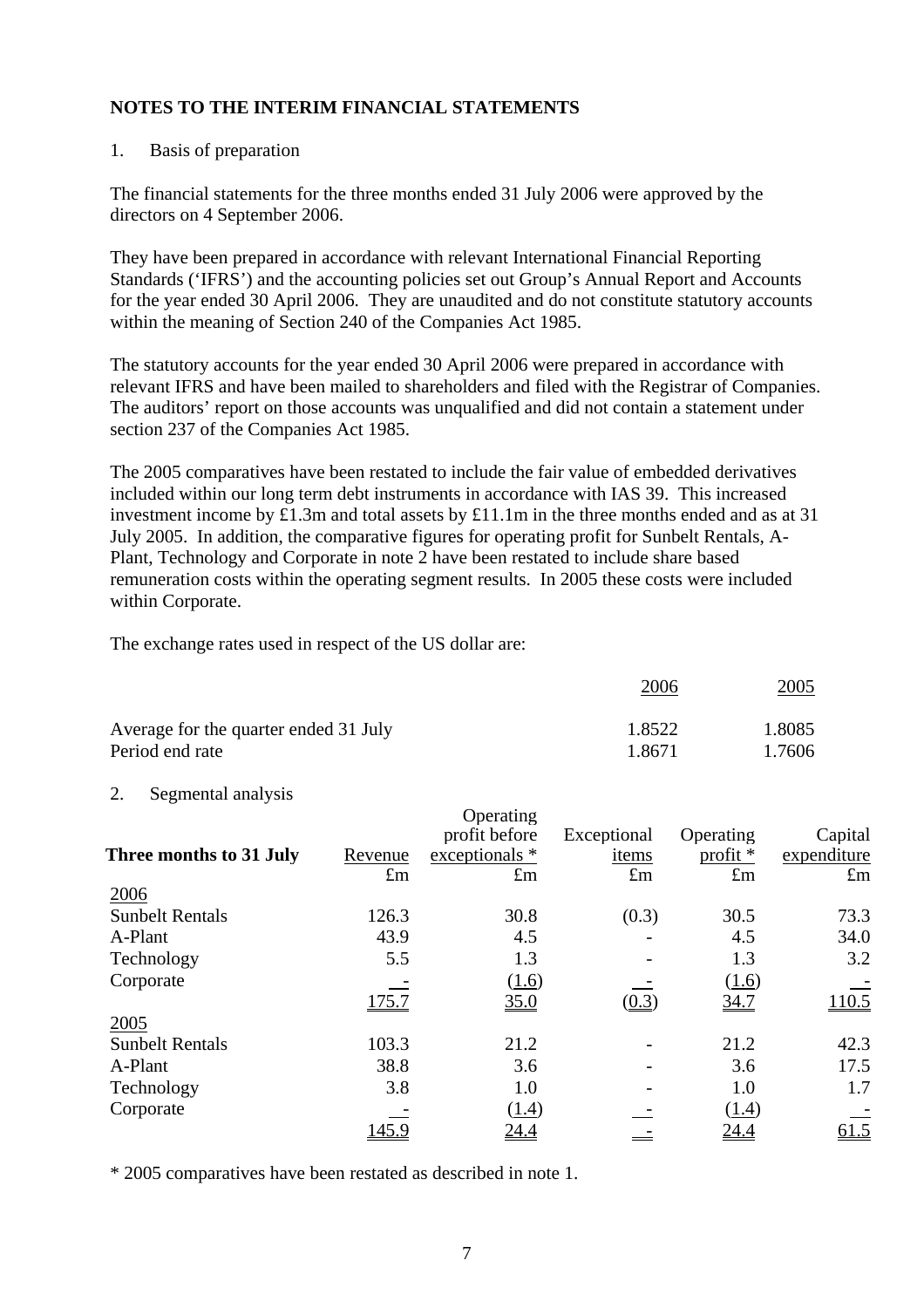#### 3. Operating costs

|                                          |               | Three months to    |              |
|------------------------------------------|---------------|--------------------|--------------|
|                                          |               | 31 July            |              |
|                                          | 2006          | <u>2005</u>        | 2006         |
|                                          | $\pounds$ m   | $\pounds$ m        | $\pounds$ m  |
| Staff costs:                             |               |                    |              |
| Salaries                                 | 48.4          | 43.0               | 182.4        |
| Social security costs                    | 3.9           | 3.6                | 15.5         |
| Other pension costs                      | <u>1.0</u>    |                    | 2.8          |
|                                          | $\sqrt{53.3}$ | $\frac{0.8}{47.4}$ | 200.7        |
| Other operating costs:                   |               |                    |              |
| Vehicle costs                            | 13.9          | 11.4               | 51.7         |
| Spares, consumables and external repairs | 11.0          | 10.1               | 45.3         |
| <b>Facility costs</b>                    | 7.9           | 7.2                | 32.3         |
| Other external charges                   | 27.1          | 20.9               | 94.0         |
|                                          | 59.9          | 49.6               | 223.3        |
| Other income:                            |               |                    |              |
| Profit on disposal of fixed assets       | (2.2)         | (2.2)              | (12.8)       |
| Other income                             |               |                    | (11.3)       |
|                                          | (2.2)         | (2.2)              | (24.1)       |
| Depreciation                             | 30.0          | 26.7               | 113.6        |
|                                          | <u>141.0</u>  | <u> 121.5</u>      | <u>513.5</u> |

Other operating costs in the three months to 31 July 2006 include £0.3m of exceptional post acquisition integration costs (2005: nil).

4. Exceptional items and fair value remeasurements related to embedded derivatives

'Exceptional items' are those items of financial performance that are material and nonrecurring in nature. Non-cash fair value remeasurements relate to embedded derivatives within long term debt instruments. The Group believes these items should be disclosed separately within the consolidated income statement to assist in the understanding of the financial performance of the Group. Exceptional items and fair value remeasurements are excluded from underlying profit and earnings per share. These are set out below:

|                                                   | Three months to<br>31 July |             | Year to       |  |
|---------------------------------------------------|----------------------------|-------------|---------------|--|
|                                                   |                            |             | 30 April      |  |
|                                                   | 2006                       | 2005        | 2006          |  |
|                                                   | $\pounds$ m                | $\pounds$ m | $\pounds$ m   |  |
|                                                   |                            | (restated)  |               |  |
| Fair value remeasurements of embedded derivatives | (15.4)                     | 1.3         | 5.6           |  |
| Post acquisition integration costs                | (0.3)                      |             | (0.8)         |  |
| Litigation proceeds                               |                            |             | 11.3          |  |
| Capital reorganisation                            |                            |             | (4.8)         |  |
| Profit on sale of scaffolding                     |                            |             | <u>2.9</u>    |  |
| Net amount (charged)/credited to income statement |                            |             | <u> 14.2 </u> |  |

Fair value remeasurements relate to the changes in fair value of the embedded prepayment options in our second priority senior secured notes. Integration costs relate to costs incurred in integrating acquisitions during the period.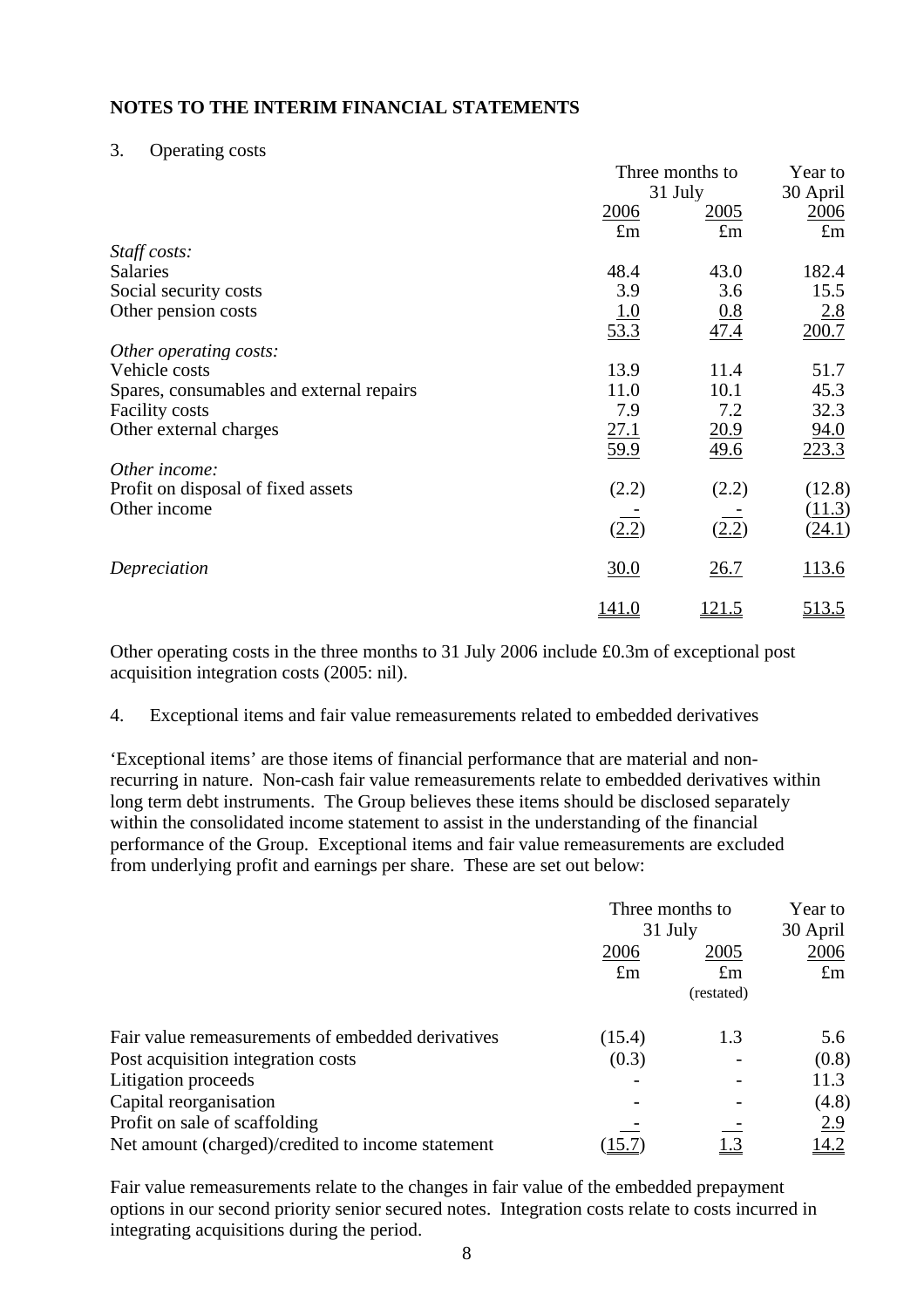4. Exceptional items and fair value remeasurements related to embedded derivatives (contd)

Exceptional items and fair value remeasurements are presented in the income statement as follows: Three months to Year to

|                                                              | Turee months to<br>31 July | rear to<br>30 April |                    |
|--------------------------------------------------------------|----------------------------|---------------------|--------------------|
|                                                              | 2006                       | 2005                | <u>2006</u>        |
|                                                              | $\pounds$ m                | $\pounds$ m         | $\pounds$ m        |
|                                                              |                            | (restated)          |                    |
| Staff costs                                                  |                            |                     | (0.3)              |
| Other operating costs                                        | (0.3)                      |                     | (1.3)              |
| Other income                                                 |                            |                     | 15.0               |
| (Charged)/credited in arriving at operating profit           | (0.3)                      |                     | 13.4               |
| Net finance (costs)/income                                   | (15.4)                     | <u>l.3</u>          | 0.8                |
| (Charged)/credited in arriving at profit before tax          | (15.7)                     |                     | 14.2               |
|                                                              |                            |                     |                    |
| 5.<br>Net financing costs                                    |                            |                     |                    |
|                                                              |                            | Three months to     | Year to            |
|                                                              |                            |                     |                    |
|                                                              |                            | 31 July             | 30 April           |
|                                                              | 2006                       | 2005                | 2006               |
|                                                              | $\pounds$ m                | $\pounds$ m         | $\pounds$ m        |
| Investment income                                            |                            | (restated)          |                    |
|                                                              |                            |                     |                    |
| Interest and other financial income                          |                            | 0.1                 | 0.5                |
| Expected return on assets of defined benefit pension plan    | <u>1.0</u>                 | 0.6                 | $\frac{2.2}{2.7}$  |
|                                                              | $\overline{1.0}$           | 0.7                 |                    |
| Fair value remeasurements related to embedded                |                            |                     |                    |
| derivatives in long term debt                                |                            | $\frac{1.3}{2.0}$   | $\frac{7.8}{10.5}$ |
| Total investment income                                      | 1.0                        |                     |                    |
|                                                              |                            |                     |                    |
| Interest expense                                             |                            |                     |                    |
| Bank interest payable                                        | 4.7                        | 3.7                 | 16.3               |
| Interest on second priority senior secured notes             | 5.3                        | 3.6                 | 19.7               |
| Interest payable on finance leases                           | 0.3                        | 0.5                 | 1.8                |
| 5.25% unsecured convertible loan note, due 2008:             |                            |                     |                    |
| - interest payable                                           |                            | 1.9                 | 1.9                |
| - non-cash unwind of discount                                |                            | 1.0                 | 1.0                |
| Non-cash unwind of discount on defined pension               |                            |                     |                    |
| plan liabilities                                             | 0.7                        | 0.7                 | 2.2                |
| Amortisation of deferred costs of debt raising               | 0.6                        | 0.7                 | 2.7                |
| Non-cash unwind of discount on insurance provisions          | 0.1                        |                     | $0.4\,$            |
| Fair value losses on derivatives not accounted for as hedges |                            | 0.7                 | 0.3                |
|                                                              | 11.7                       | 12.8                | 46.3               |
| Fair value remeasurements related to                         |                            |                     |                    |
| embedded derivatives in long term debt                       | <u>15.4</u>                |                     | 7.0                |
| Total interest expense                                       | <u>27.1</u>                | 12.8                | 53.3               |
|                                                              |                            |                     |                    |
| Net financing costs before fair value                        |                            |                     |                    |
| remeasurements of embedded derivatives                       | 10.7                       | 12.1                | 43.6               |
| Fair value remeasurements of embedded derivatives            | <u>15.4</u>                | (1.3)               | (0.8)              |
| Net financing costs                                          | <u>26.1</u>                | <u>10.8</u>         | 42.8               |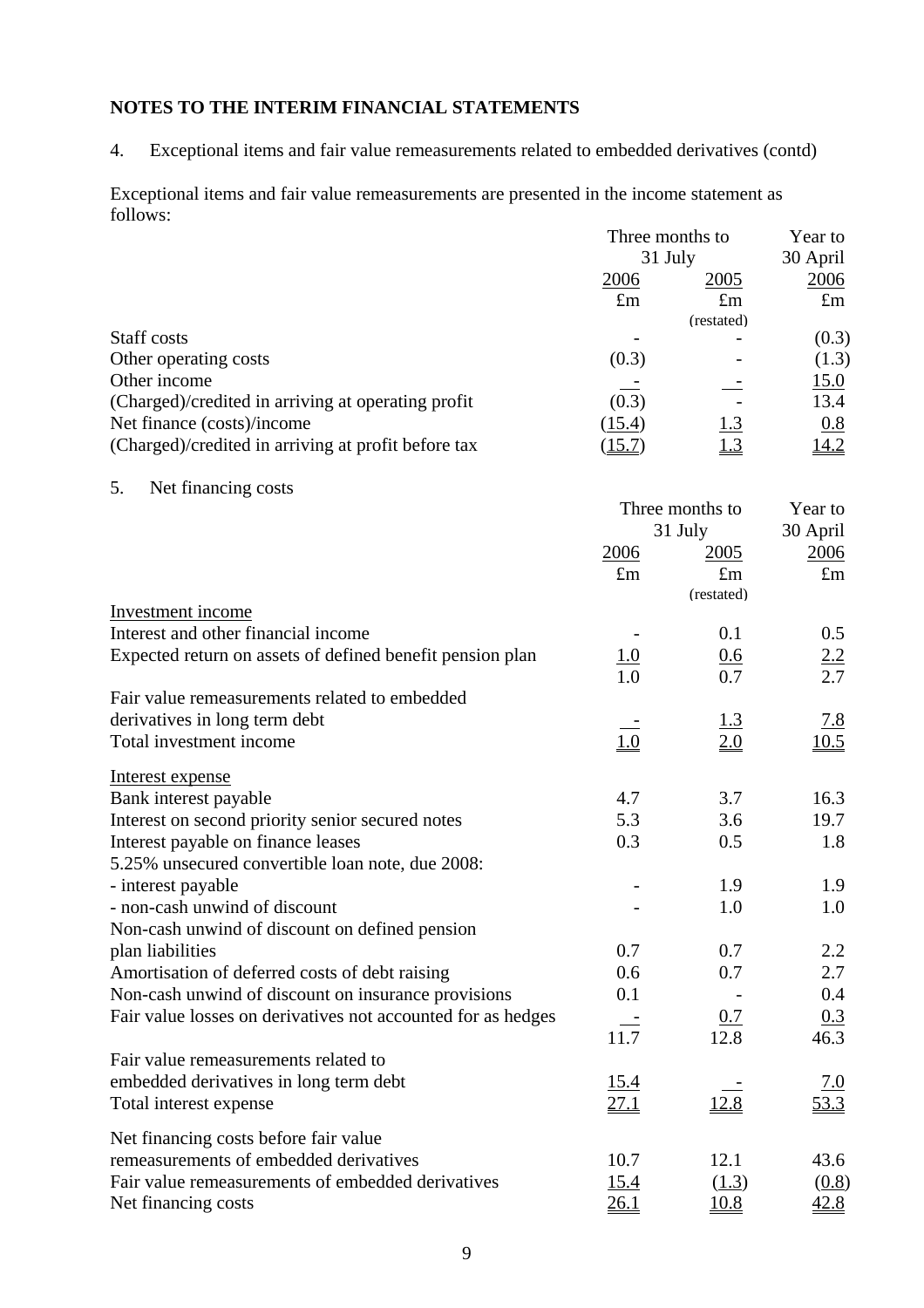## 6. Taxation

The tax charge for the quarter has been calculated by applying the directors' best estimate of the effective annual tax rate (estimated at 31%) to the Group's underlying profit before tax for the quarter. The tax charge comprises a credit of £0.4m related to the UK (2005: £nil) and a charge of £8.0m (2005: £5.9m) related to the US.

## 7. Earnings per share

Basic and diluted earnings per share for the three months ended 31 July 2006 have been calculated based on the profit for the relevant period and on the weighted average number of ordinary shares in issue during that period which excludes the shares held by the ESOT in respect of which dividends have been waived. Diluted earnings per share is computed using the result for the relevant period and the diluted number of shares (ignoring any potential issue of ordinary shares which would be anti-dilutive). These are calculated as follows:

|                                                                |                | Three months to<br>31 July |                  |
|----------------------------------------------------------------|----------------|----------------------------|------------------|
|                                                                | 2006           | 2005                       | 30 April<br>2006 |
| Profit for the financial period $(fm)$                         | <u>1.0</u>     | <u>7.7</u>                 | <u>55.6</u>      |
| Weighted average number of shares (m) - basic<br>- diluted     | 400.7<br>408.3 | <u>323.5</u><br>327.4      | 379.0<br>387.4   |
| Basic earnings per share (p)<br>Diluted earnings per share (p) | 0.2p<br>).2p   | <u>2.4p</u><br>2.4p        | 14.7p<br>14.4p   |

Underlying earnings per share (defined in any period as the earnings before exceptional items and fair value remeasurements for that period divided by the weighted average number of shares in issue in that period) and cash tax earnings per share (defined in any period as underlying earnings before deferred taxation divided by the weighted average number of shares in issue in that period) may be reconciled to the basic earnings per share as follows:

| Three months to<br>31 July |                  | Year to           |  |
|----------------------------|------------------|-------------------|--|
|                            |                  | 30 April          |  |
| 2006                       | 2005             | 2006              |  |
| 0.2p                       | 2.4p             | 14.7 <sub>p</sub> |  |
| 3.9 <sub>p</sub>           | (0.4)p           | (3.8)p            |  |
|                            |                  | 1.3 <sub>p</sub>  |  |
| 4.1 <sub>p</sub>           | 2.0 <sub>p</sub> | 12.2p             |  |
| 0.6p                       | 1.7p             | 5.6 <sub>p</sub>  |  |
| <u>4.7p</u>                | <u>3.7p</u>      | <u>17.8p</u>      |  |
|                            |                  |                   |  |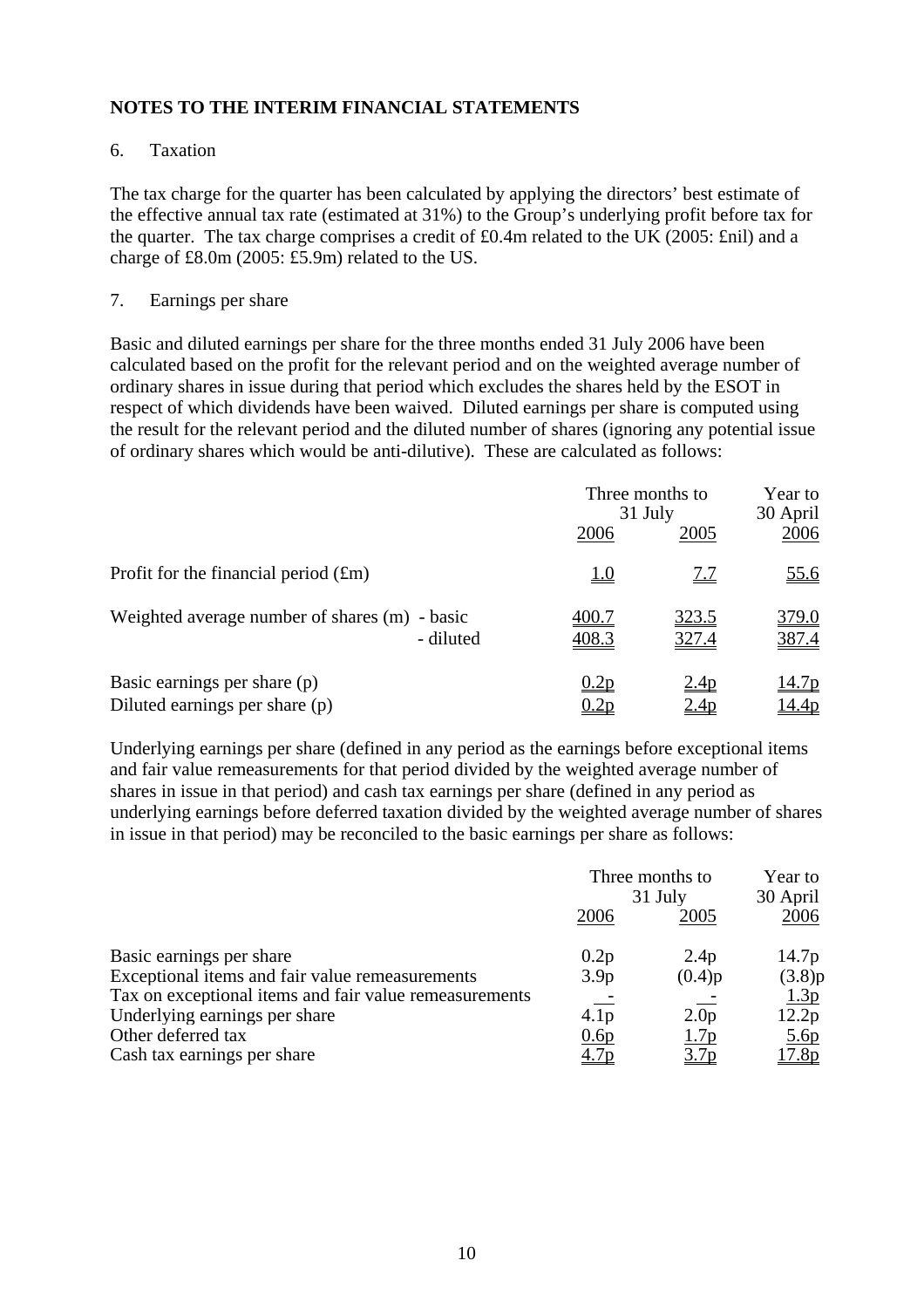# 8. Property, plant and equipment

|                      | 2006         |              | 2005         |              |
|----------------------|--------------|--------------|--------------|--------------|
|                      | Rental       |              | Rental       |              |
| Net book value       | equipment    | Total        | equipment    | <b>Total</b> |
|                      | $\pounds$ m  | $\pounds$ m  | $\pounds$ m  | $\pounds$ m  |
| At 1 May             | 559.9        | 646.7        | 452.9        | 537.1        |
| Exchange differences | (10.5)       | (11.8)       | 25.8         | 29.4         |
| <b>Additions</b>     | 100.4        | 110.5        | 55.4         | 61.5         |
| Acquisitions         |              |              | 2.0          | 2.0          |
| Assets held for sale |              |              | (9.1)        | (9.5)        |
| Disposals            | (8.6)        | (9.5)        | (8.1)        | (8.7)        |
| Depreciation         | (26.0)       | (30.0)       | (22.7)       | (26.7)       |
| At 31 July           | <u>615.2</u> | <u>705.9</u> | <u>496.2</u> | <u>585.1</u> |
|                      |              |              |              |              |

## 9. Called up share capital

Ordinary shares of 10p each:

|                                       |             | 31 July     | 30 April    | $31$ July   |             | 30 April    |  |
|---------------------------------------|-------------|-------------|-------------|-------------|-------------|-------------|--|
|                                       | 2006        | 2005        | 2006        | 2006        | 2005        | 2006        |  |
|                                       | Number      | Number      | Number      | $\pounds$ m | $\pounds$ m | $\pounds$ m |  |
| Authorised                            | 900,000,000 | 900,000,000 | 900,000,000 | <u>90.0</u> | <u>90.0</u> | 90.0        |  |
| Allotted, called up and<br>fully paid | 405,776,875 | 326,770,616 | 404,334,066 | <u>40.6</u> | <u>32.7</u> | <u>40.4</u> |  |

During the period 1,442,809 shares were issued at an average price of 41.7p per share under share option plans raising £0.6m.

## 10. Reconciliation of changes in shareholders' funds

|                                        | <b>Share</b><br>capital<br>$\pounds$ m | Share<br>premium<br>$\pounds$ m | Non<br>distributable<br>reserves<br>$\pounds$ m | Own<br>shares<br>held in<br>treasury<br>(ESOT)<br>$\pounds$ m | Cumulative<br>foreign<br>exchange<br>translation<br>differences<br>£m | Distributable<br>reserves<br>$\pounds$ m | Total<br>$\pounds$ m | 31 July<br>2005<br>$\pounds$ m | 30 April<br>2006<br>$\pounds$ m |
|----------------------------------------|----------------------------------------|---------------------------------|-------------------------------------------------|---------------------------------------------------------------|-----------------------------------------------------------------------|------------------------------------------|----------------------|--------------------------------|---------------------------------|
| Total recognised                       |                                        |                                 |                                                 |                                                               |                                                                       |                                          |                      |                                |                                 |
| income and expense                     |                                        |                                 |                                                 |                                                               | (4.1)                                                                 | 1.0                                      | (3.1)                | 28.8                           | 71.2                            |
| Shares issued                          | 0.2                                    | 0.4                             |                                                 |                                                               | ٠                                                                     | ۰                                        | 0.6                  | 0.3                            | 70.9                            |
| Dividends                              |                                        | ۰                               | ۰                                               |                                                               | ۰                                                                     |                                          |                      | $\overline{\phantom{a}}$       | (2.0)                           |
| Share based payments                   | ۰                                      | ۰                               | ٠                                               |                                                               | ۰                                                                     | 0.3                                      | 0.3                  | 0.1                            | 1.3                             |
| Own shares purchased<br>Net changes in |                                        |                                 |                                                 | (2.5)                                                         |                                                                       |                                          | (2.5)                | $\equiv$                       | (2.8)                           |
| shareholders' equity                   | 0.2                                    | 0.4                             |                                                 | (2.5)                                                         | (4.1)                                                                 | 1.3                                      | (4.7)                | 29.2                           | 138.6                           |
| Opening shareholders' equity           | <u>40.4</u>                            | 3.2                             | 90.7                                            | (4.2)                                                         | (17.2)                                                                | 145.4                                    | 258.3                | 119.7                          | 119.7                           |
| Closing shareholders' equity           | 40.6                                   | 36                              | 90.7                                            | $\underline{(6.7)}$                                           | (21.3)                                                                | 146.7                                    | 253.6                | 148.9                          | 258.3                           |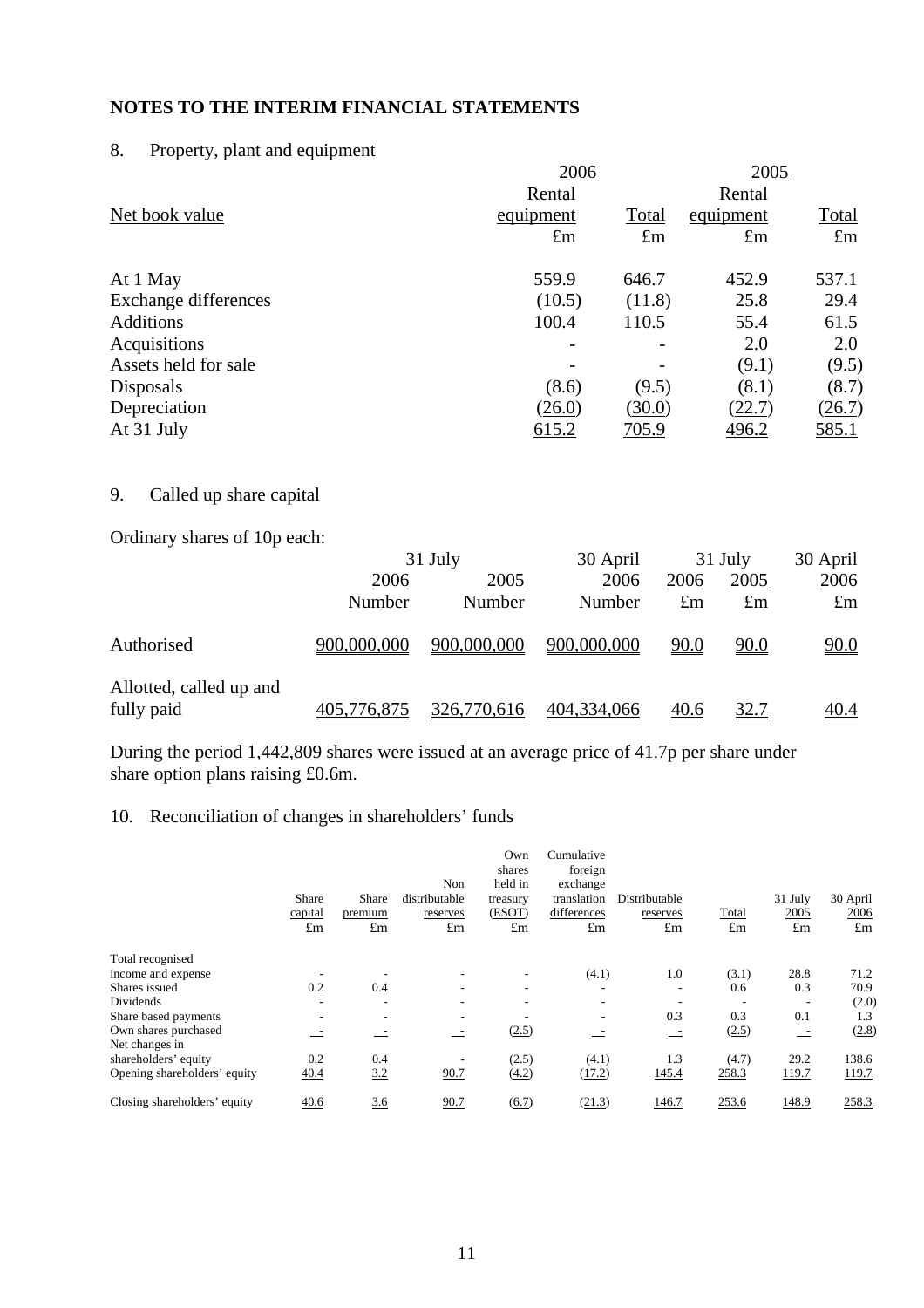11. Notes to cash flow statement

|                                                         |             |             | Three months to | Year to     |             |
|---------------------------------------------------------|-------------|-------------|-----------------|-------------|-------------|
|                                                         |             |             |                 | 31 July     | April       |
|                                                         |             |             | 2006            | 2005        | 2006        |
|                                                         |             |             | $\pounds$ m     | $\pounds$ m | $\pounds$ m |
| a) Cash flow from operating activities                  |             |             |                 |             |             |
| Operating profit                                        |             |             | 34.7            | 24.4        | 124.5       |
| Depreciation                                            |             |             | 30.0            | 26.7        | 113.6       |
| <b>Exceptional</b> items                                |             |             | 0.3             |             | (13.4)      |
| <b>EBITDA</b> before exceptional items                  |             |             | 65.0            | 51.1        | 224.7       |
| Profit on disposal of property, plant and equipment     |             |             | (2.2)           | (2.2)       | (9.1)       |
| (Increase)/decrease in inventories                      |             |             | (1.6)           | (0.1)       | 2.2         |
| (Increase) in trade and other receivables               |             |             | (9.9)           | (6.0)       | (11.2)      |
| Increase/(decrease) in trade and other payables         |             |             | 6.0             | (4.4)       | 7.5         |
| <b>Exchange differences</b>                             |             |             | 0.1             | (0.3)       | (0.3)       |
| Other non-cash movements                                |             |             | 0.3             | 0.2         | 1.4         |
| Cash generated from operations before exceptional items |             |             | 57.7            | 38.3        | 215.2       |
| b) Reconciliation to net debt                           |             |             |                 |             |             |
| (Increase)/decrease in cash in the period               |             |             | (0.1)           | 0.9         | 1.2         |
| Increase in debt through cash flow                      |             |             | 14.3            | <u>14.8</u> | <u>1.4</u>  |
| Change in net debt from cash flows                      |             |             | 14.2            | 15.7        | 2.6         |
| Exchange difference                                     |             |             | (10.1)          | 16.9        | 3.7         |
| Non cash movements:                                     |             |             |                 |             |             |
| - deferred costs of debt raising                        |             |             | 0.6             | 0.7         | 4.0         |
| - convertible loan note                                 |             |             |                 | 1.1         | (1.0)       |
| - capital element of new finance leases                 |             |             | 1.0             | <u>1.8</u>  | <u>2.0</u>  |
| Movement in net debt in the period                      |             |             | 5.7             | 36.2        | 11.3        |
| Opening net debt                                        |             |             | 493.6           | 482.3       | 482.3       |
| Closing net debt                                        |             |             | <u>499.3</u>    | 518.5       | 493.6       |
| c) Analysis of net debt                                 | 1 May       | Exchange    | Cash            | Non-cash    | 31 July     |
|                                                         | 2006        | movement    | <u>flow</u>     | movements   | 2006        |
|                                                         | $\pounds$ m | $\pounds$ m | $\pounds$ m     | $\pounds$ m | $\pounds$ m |
| Cash                                                    | (1.0)       |             | (0.1)           |             | (1.1)       |
| Debt due within 1 year                                  | 10.6        | (0.1)       | (2.4)           | 2.0         | 10.1        |
| Debt due after 1 year                                   | 484.0       | (10.0)      | 16.7            | (0.4)       | 490.3       |
| Total net debt                                          | 493.6       | (10.1)      | <u>14.2</u>     | 1.6         | 499.3       |

12. Contingent liabilities and contingent assets

There have been no significant changes in contingent liabilities from those reported at 30 April 2006. At 30 April 2006, Sunbelt had provided performance guarantees to a value of £1.1m. These obligations are guaranteed by Ashtead Group plc. The Group is subject to periodic legal claims in the ordinary course of its business. However, the claims outstanding at 31 July 2006 are not expected to have a significant impact on the Group's financial position.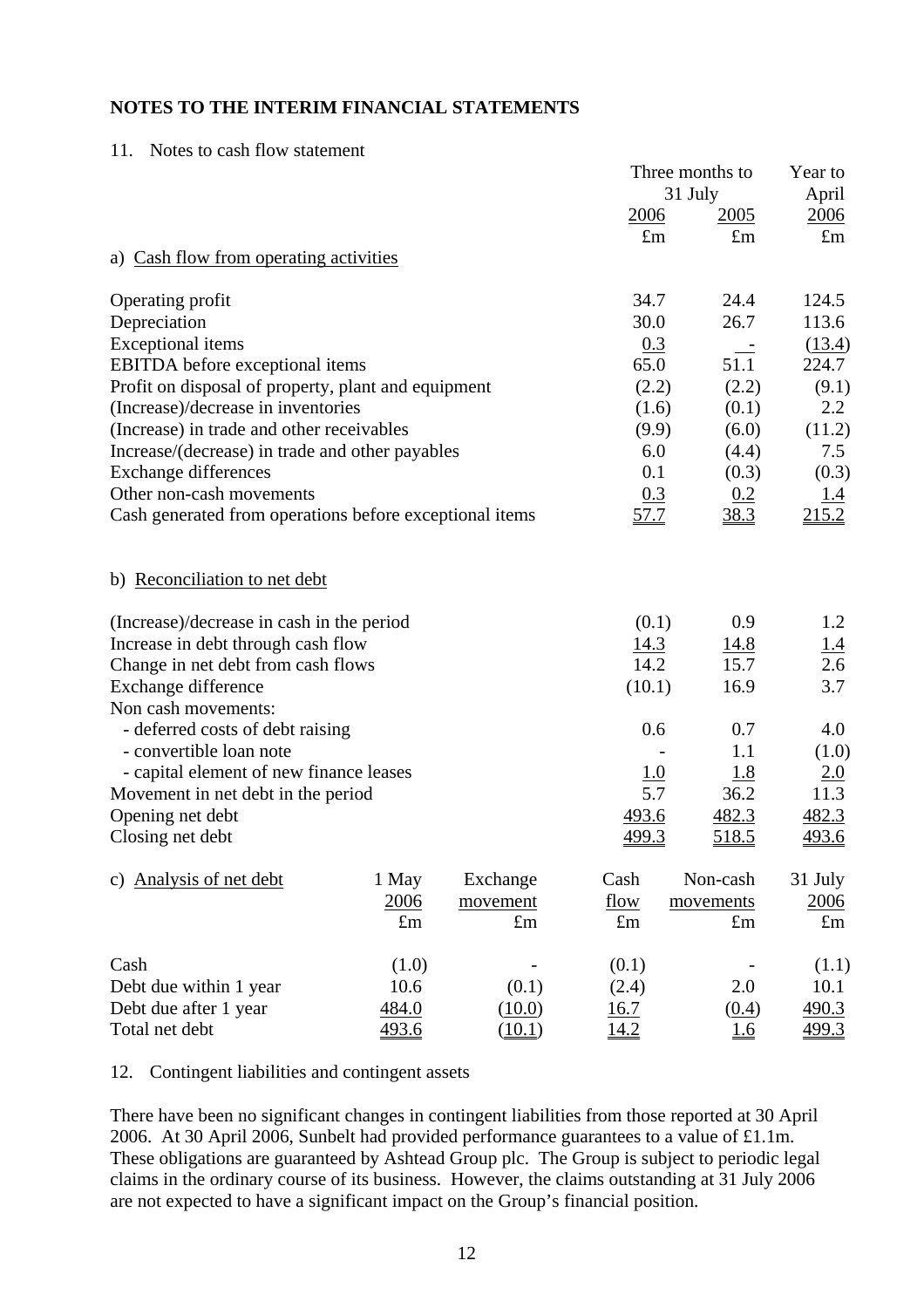## **BUSINESS AND FINANCIAL REVIEW**

## **First quarter (to 31 July) results compared with prior year**

#### **Overview**

|                               | Quarter to 31 July 2006 |                   |             | Quarter to 31 July 2005 |                   |             |  |
|-------------------------------|-------------------------|-------------------|-------------|-------------------------|-------------------|-------------|--|
|                               | Before                  |                   |             | Before                  |                   |             |  |
|                               | exceptional items       | Exceptional items |             | exceptional items       | Exceptional items |             |  |
|                               | and fair value          | and fair value    |             | and fair value          | and fair value    |             |  |
|                               | remeasurements          | remeasurements +  | Total       | remeasurements          | remeasurements +  | Total       |  |
|                               | $\pounds$ m             | $\pounds$ m       | $\pounds$ m | $\pounds$ m             | $\pounds$ m       | $\pounds$ m |  |
|                               |                         |                   |             |                         | (restated)        | (restated)  |  |
| Revenue                       | 175.7                   |                   | 175.7       | 145.9                   |                   | 145.9       |  |
| Staff costs                   | (53.3)                  |                   | (53.3)      | (47.4)                  |                   | (47.4)      |  |
| Other operating costs         | (59.6)                  | (0.3)             | (59.9)      | (49.6)                  |                   | (49.6)      |  |
| Other income                  | 2.2                     |                   | 2.2         | 2.2                     |                   | 2.2         |  |
| EBITDA*                       | 65.0                    | (0.3)             | 64.7        | 51.1                    |                   | 51.1        |  |
| Depreciation                  | (30.0)                  |                   | (30.0)      | (26.7)                  |                   | (26.7)      |  |
| <b>Operating profit</b>       | 35.0                    | (0.3)             | 34.7        | 24.4                    |                   | 24.4        |  |
| Investment income             | 1.0                     |                   | 1.0         | 0.7                     | 1.3               | 2.0         |  |
| Interest expense              | (11.7)                  | (15.4)            | (27.1)      | (12.8)                  |                   | (12.8)      |  |
| <b>Profit before taxation</b> | 24.3                    | (15.7)            | 8.6         | 12.3                    | 1.3               | 13.6        |  |
| Taxation:                     |                         |                   |             |                         |                   |             |  |
| - current                     | (5.5)                   | 0.1               | (5.4)       | (0.4)                   |                   | (0.4)       |  |
| - deferred                    | (2.2)                   |                   | (2.2)       | (5.5)                   |                   | (5.5)       |  |
|                               | (7.7)                   | 0.1               | (7.6)       | <u>(5.9)</u>            |                   | (5.9)       |  |
| <b>Profit for the quarter</b> | <u> 16.6</u>            | 15.6)             | <u>1.0</u>  | <u>6.4</u>              | $\frac{3}{2}$     | <u>7.7</u>  |  |

\* EBITDA is presented here as an additional performance measure as it is commonly used by investors and lenders.

+ Fair value remeasurements related to embedded derivatives in long term debt.

First quarter revenue increased 22.5% at constant 2006 exchange rates to £175.7m and by 20.5% at actual rates. EBITDA before exceptional items grew by 29.5% at constant exchange rates to £65.0m and by 27.2% at actual rates. Operating profit before exceptional items of £35.0m in the quarter increased 46.5% at constant 2006 exchange rates and 43.5% from £24.4m in 2005 at actual rates. Before exceptional items, EBITDA margins grew from 35.0% to 37.0% and operating margins rose from 16.7% to 19.9%.

#### Seasonality

Our business is subject to significant fluctuations in performance from quarter to quarter as a result of seasonal effects. Commercial construction activity tends to increase in the summer and during extended periods of mild weather and to decrease in the winter and during extended periods of inclement weather. Furthermore, due to the incidence of public holidays in the US and the UK, there are more billing days in the first half of our financial year than the second half leading to our revenues normally being higher in the first half. On a quarterly basis, the second quarter is typically our strongest quarter, followed by the first and then the third and fourth quarters.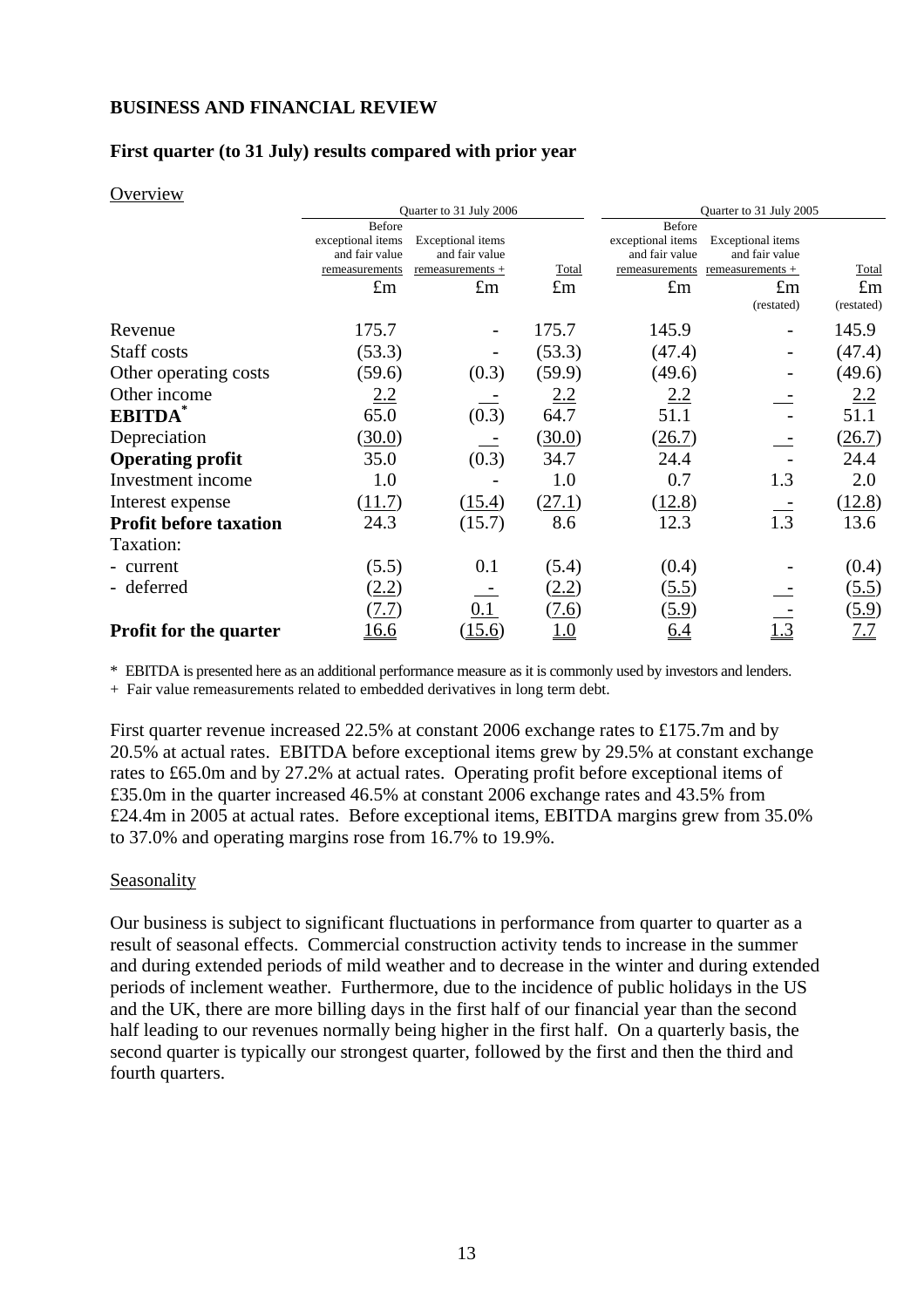## Divisional performance

Divisional results before exceptional items are summarised below:

|                           | Revenue |              | <b>EBITDA</b> |             | Operating profit |             |
|---------------------------|---------|--------------|---------------|-------------|------------------|-------------|
|                           | 2006    | 2005         | 2006          | 2005        | 2006             | 2005        |
| Sunbelt in \$m            | 234.0   | <u>186.8</u> | 93.2          | 68.9        | <u>57.1</u>      | <u>38.4</u> |
| Sunbelt in £m             | 126.3   | 103.3        | 50.3          | 38.1        | 30.8             | 21.2        |
| A-Plant                   | 43.9    | 38.8         | 13.9          | 12.5        | 4.5              | 3.6         |
| <b>Ashtead Technology</b> | 5.5     | 3.8          | 2.4           | 1.9         | 1.3              | 1.0         |
| Corporate                 |         |              | (1.6)         | (1.4)       | (1.6)            | (1.4)       |
|                           | 175.7   | <u>145.9</u> | 65.0          | <u>51.1</u> | <u>35.0</u>      | <u>24.4</u> |

#### *Sunbelt*

Revenue increased 25.3% to \$234.0m reflecting strong growth of approximately 7% in rental rates and a 17% increase in the average fleet size. Utilisation increased slightly from approximately 70% to 71%. Revenue growth was broadly based with all regions and all major product areas trading ahead of last year. Sunbelt's revenue improvement reflected market share gains and growth in non-residential construction activity as well as the continued shift from ownership to rental.

Costs (excluding depreciation) rose 19.5% to \$140.9m in 2006. This reflected principally increased headcount, higher commissions and profit share payments to staff as a result of the increased activity levels and increased fuel costs for Sunbelt's delivery fleet. As a result, EBITDA grew 35.2% to \$93.2m and the EBITDA margin for the quarter improved to 39.8% from 36.9% in 2005. Sunbelt's operating profit increased 48.6% to \$57.1m representing a margin of 24.4% (2005 – 20.6%). Sunbelt's results in sterling reflected the factors discussed above and the slightly weaker US dollar.

## *A-Plant*

First quarter revenue increased 13.3% to £43.9m, reflecting a fleet size which was approximately 4% larger than in the equivalent period a year ago, utilisation increased from approximately 64% to 69% whilst rental rates declined by approximately 3%. Costs (excluding depreciation) rose by 14.5% year over year reflecting mainly increased headcount following the salesforce re-organisation and increased fuel costs. As a result EBITDA increased 10.8% to £13.9m and the EBITDA margin decreased slightly from 32.4% to 31.7% in 2006. A-Plant's operating profit increased 25.7% to £4.5m representing a margin of 10.2%  $(2005 - 9.2\%)$ .

## *Ashtead Technology*

Ashtead Technology's performance continued the trend established in the second half of last year with first quarter revenues up 43.5% to £5.5m. Ashtead Technology's operating profit of £1.3m increased from £1.0m in 2005 at both actual and constant exchange rates. These results reflected recent increases in investment by the oil majors which is delivering higher offshore exploration and construction activity as well as continued growth in our on-shore environmental business. These trends are expected to continue.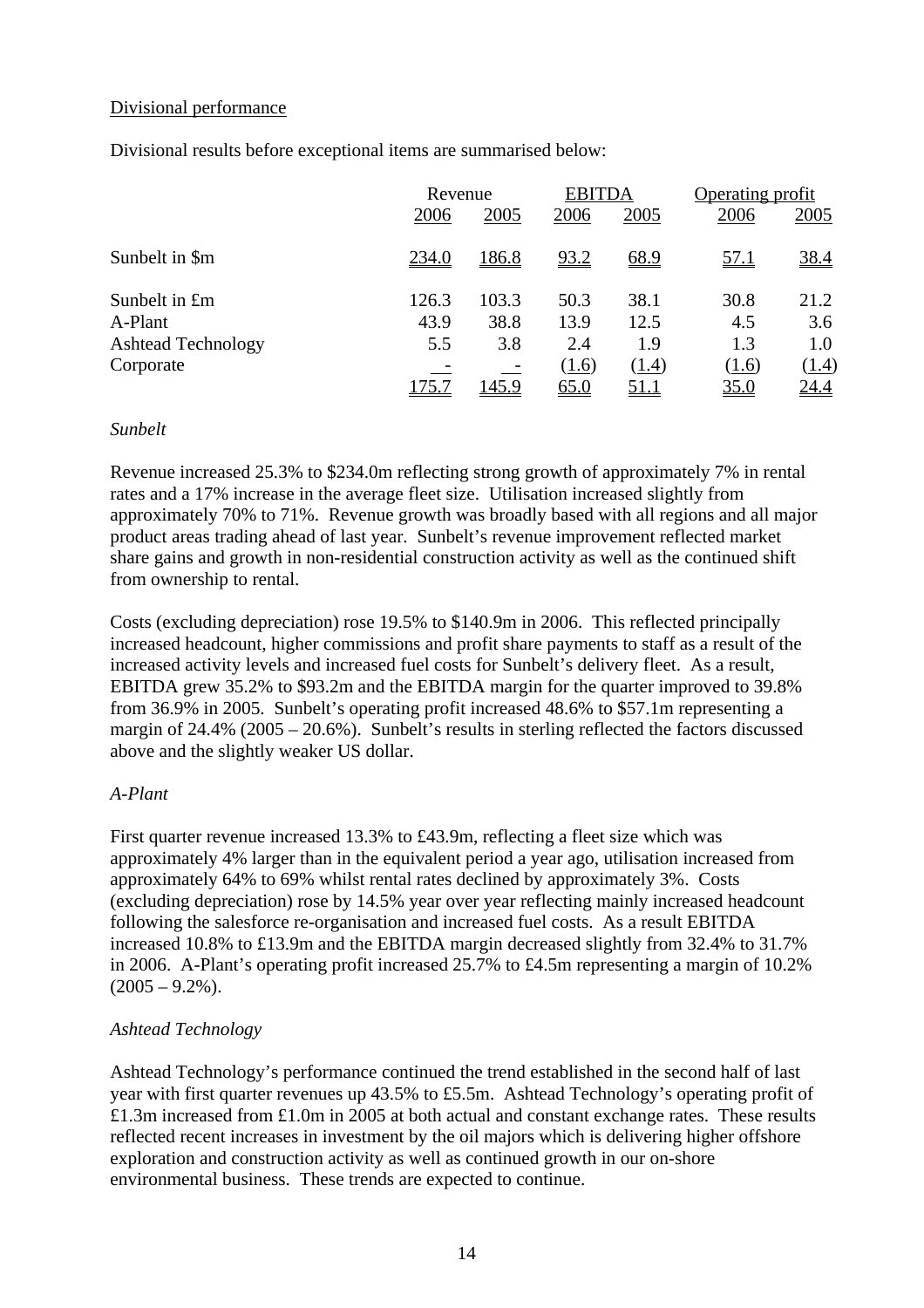#### Net financing costs

Net financing costs, before fair value remeasurements related to embedded derivatives in long term debt, decreased to £10.7m from £12.1m in 2005 reflecting similar average debt levels but slightly lower average interest rates following the redemption of the convertible loan notes and part repayment of the 12% second priority secured notes and a weaker dollar.

Net financing costs also included a charge of £15.4m for fair value remeasurements related to embedded derivatives in long term debt which arose principally because, following the decision to repay the 12% sterling notes as part of the NationsRent acquisition, the embedded prepayment options for these notes no longer have value.

#### Taxation

The tax charge for the quarter of £7.6m (2005 - £5.9m) comprised a charge for current tax of £5.4m and a charge for deferred tax of £2.2m. Overall, the effective accounting tax rate on the profit before exceptional items is 31% whilst the cash tax rate is 22%.

#### **Balance sheet**

#### Property, plant and equipment

| $\frac{1}{2}$ $\frac{1}{2}$ |              |                          |              |              |
|-----------------------------|--------------|--------------------------|--------------|--------------|
|                             | 31 July 2006 | 31 July 2005             |              |              |
|                             | Rental       |                          | Rental       |              |
| Net book value              | equipment    | Total                    | equipment    | Total        |
|                             | $\pounds$ m  | $\pounds$ m              | $\pounds$ m  | $\pounds$ m  |
| At 1 May                    | 559.9        | 646.7                    | 452.9        | 537.1        |
| Exchange differences        | (10.5)       | (11.8)                   | 25.8         | 29.4         |
| <b>Additions</b>            | 100.4        | 110.5                    | 55.4         | 61.5         |
| Acquisitions                |              | $\overline{\phantom{m}}$ | 2.0          | 2.0          |
| Assets held for sale        |              |                          | (9.1)        | (9.5)        |
| Disposals                   | (8.6)        | (9.5)                    | (8.1)        | (8.7)        |
| Depreciation                | (26.0)       | (30.0)                   | (22.7)       | (26.7)       |
| At 31 July                  | 615.2        | <u>705.9</u>             | <u>496.2</u> | <u>585.1</u> |
|                             |              |                          |              |              |

Capital expenditure in the first quarter was £110.5m of which £100.4m was on the rental fleet (2005 - £61.5m in total). Expenditure on rental equipment was 90.9% of total capital expenditure. Capital expenditure by division was as follows:

|                           | 31 July 2006 |             |       |             |  |
|---------------------------|--------------|-------------|-------|-------------|--|
|                           | Growth       | Maintenance | Total | Total       |  |
| Sunbelt in \$m            | 98.4         | <u>25.3</u> | 123.7 | 64.8        |  |
| Sunbelt in £m             | 52.7         | 13.5        | 66.2  | 36.8        |  |
| A-Plant                   | 14.5         | 16.5        | 31.0  | 16.9        |  |
| <b>Ashtead Technology</b> | 2.9          | 0.3         | 3.2   | 1.7         |  |
| Total rental equipment    | <u>70.1</u>  | 30.3        | 100.4 | 55.4        |  |
| Other fixed assets        |              |             | 10.1  | <u>6.1</u>  |  |
| Total additions           |              |             | 110.5 | <u>61.5</u> |  |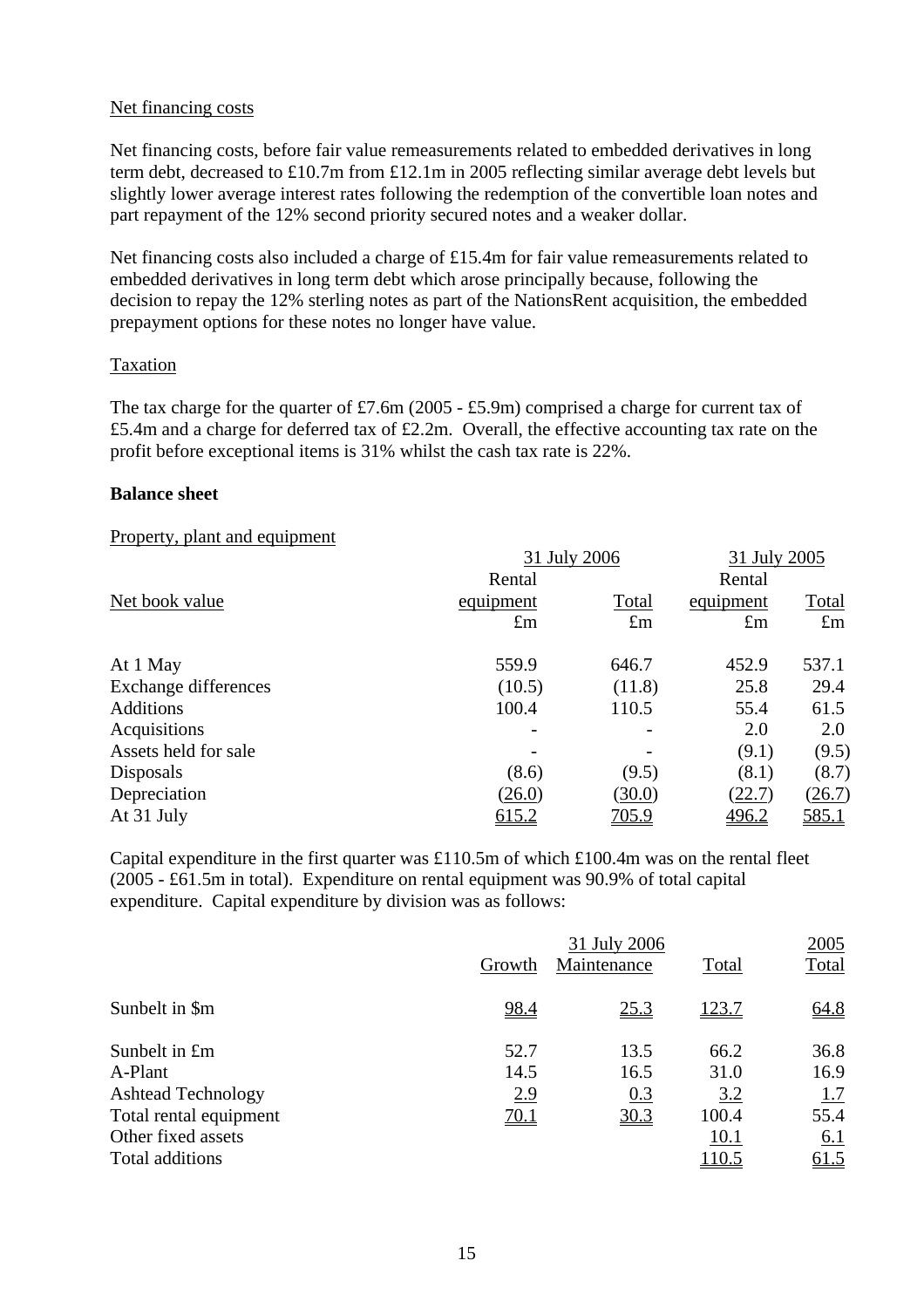With the improvement in market conditions in the US, the Group spent £70.1m of its rental equipment capital expenditure on growth with  $\pounds 30.3$ m spent on replacing existing fleet. The growth proportion is estimated on the basis of the assumption that maintenance capital expenditure in any period is equal to the original cost of equipment sold in that period.

The average age of the Group's serialised rental equipment, which constitutes the substantial majority of our fleet, at 31 July 2006 was 33 months (2005 - 43 months) on a net book value basis. At 31 July, Sunbelt's fleet had an average age of 35 months (2005 - 44 months) comprising 45 months for aerial work platforms which have a longer life and 24 months for the remainder of its fleet. At the same date A-Plant's fleet had an average age of 31 months (2005 - 42 months).

As previously announced, we expect that gross capital expenditure for the existing group (not including NationsRent) for the current financial year will be in the region of £250m.

#### Trade receivables

Receivable days improved to 48 days (2005 - 51 days). The bad debt charge as a percentage of total turnover was 0.5% in 2006 compared with 0.7% in 2005.

#### Trade and other payables

Group payable days were 59 days in 2006 (2005 - 67 days). Capital expenditure related payables at 31 July 2006 totalled £69.1m (2005 - £44.8m). Payment periods for purchases other than rental equipment vary between 7 and 60 days and for rental equipment between 30 and 90 days.

#### **Cash flow and net debt**

Free cash flow in the three months ended 31 July 2006 (which is defined as our net cash inflow from operations less net maintenance capital expenditure, financing costs paid and tax paid) is summarised below:

|                                                      | Three months |             | Year to      | LTM to      |  |
|------------------------------------------------------|--------------|-------------|--------------|-------------|--|
|                                                      | to 31 July   |             | 30 April     | 31 July     |  |
|                                                      | 2006         | <u>2005</u> | 2006         | 2006        |  |
|                                                      | $\pounds$ m  | $\pounds$ m | $\pounds$ m  | $\pounds$ m |  |
| <b>EBITDA</b> before exceptional items               | 65.0         | <u>51.1</u> | <u>224.7</u> | 238.6       |  |
| Cash inflow from operations before exceptional items | 57.7         | 38.3        | 215.2        | 234.6       |  |
| Cash efficiency ratio*                               | 88.8%        | 75.0%       | 95.8%        | 98.3%       |  |
| Maintenance rental capital expenditure               | (28.2)       | (34.0)      | (149.9)      | (144.1)     |  |
| Non-rental capital expenditure                       | (9.3)        | (4.1)       | (16.8)       | (22.0)      |  |
| Proceeds from sale of used rental equipment          | 13.7         | 10.8        | 50.4         | 53.3        |  |
| Tax paid                                             | (3.7)        | (0.1)       | (2.8)        | (6.4)       |  |
| Free cash flow before interest                       | 30.2         | 10.9        | 96.1         | 115.4       |  |
| Financing costs paid                                 | (9.4)        | (11.2)      | (38.7)       | (36.9)      |  |
| Free cash flow after interest                        | 20.8         | (0.3)       | 57.4         | 78.5        |  |
| Growth capital expenditure                           | (32.8)       | (13.7)      | (62.6)       | (81.7)      |  |
| Acquisitions and disposals                           |              | (2.0)       | (44.2)       | (42.2)      |  |
| Issue of ordinary share capital                      | 0.6          | 0.3         | 70.9         | 71.2        |  |
| Purchase of own shares by ESOT                       | (2.5)        |             | (2.8)        | (5.3)       |  |
| Dividends paid                                       |              | -           | (2.0)        | (2.0)       |  |
| Pension plan funding                                 |              |             | (17.1)       | (17.1)      |  |
| Exceptional costs paid                               | (0.3)        |             | (2.2)        | (2.5)       |  |
| Increase in total debt                               |              | (15.7)      | <u>(2.6)</u> | (1.1)       |  |
|                                                      |              |             |              |             |  |

\* Cash inflow from operations before exceptional items as a percentage of EBITDA before exceptional items.